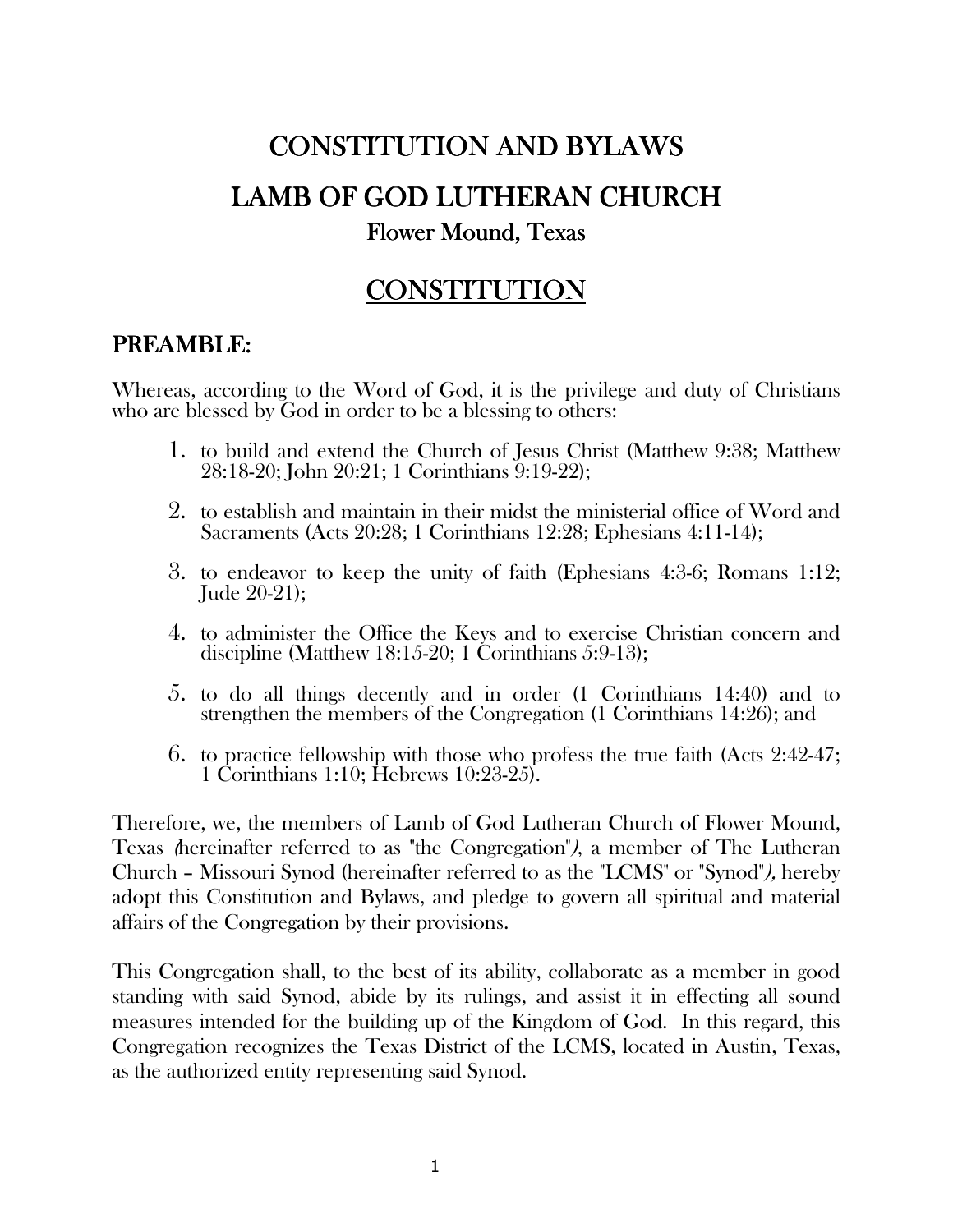### ARTICLE ONE: NAME

- A. The name of this Congregation shall be Lamb of God Lutheran Church of Flower Mound, Texas.
- B. This Congregation shall be incorporated under the laws of the State of Texas.

### **ARTICLE TWO: MISSION**

The purpose of this Congregation shall be that of a religious organization; more specifically, that of a Christian congregation, established and maintained to carry out the mission of disseminating the Gospel of Jesus Christ for the purpose of making disciples of all people (Matthew 28:19) by teaching God's Word and administering the Sacraments (Matthew 28:20) according to the confessional standards of The Lutheran Church-Missouri Synod as stated in Article III below.

### ARTICLE THREE: CONFESSION OF FAITH

A. This Congregation acknowledges and accepts all of the canonical books of the Old and New Testaments as the revealed verbally inspired Word of God and the only rule and norm of faith and practice; and acknowledges and holds all the Confessions of the Lutheran Church, contained in the Book of Concord of 1580, to be the true exposition of the doctrines of the Holy Bible. These Confessions are:

> The Three Chief Symbols the Apostles Creed, the Nicene Creed, and the Athanasian Creed, The Unaltered Augsburg Confession of 1530, The Apology of the Augsburg Confession of 1531, The Smalcald Articles of 1537, including the Treatise on the Authority and Primacy of the Pope, The Large and Small Catechisms of Doctor Martin Luther of 1529, and The Formula of Concord of 1577.

- B. All doctrines shall be taught and examined to these Scriptural and Confessional norms and all doctrinal controversies which arise in this Congregation shall be decided and adjudicated on the basis of them.
- C. This Article stands inviolate, and no alterations or amendments may be made to it.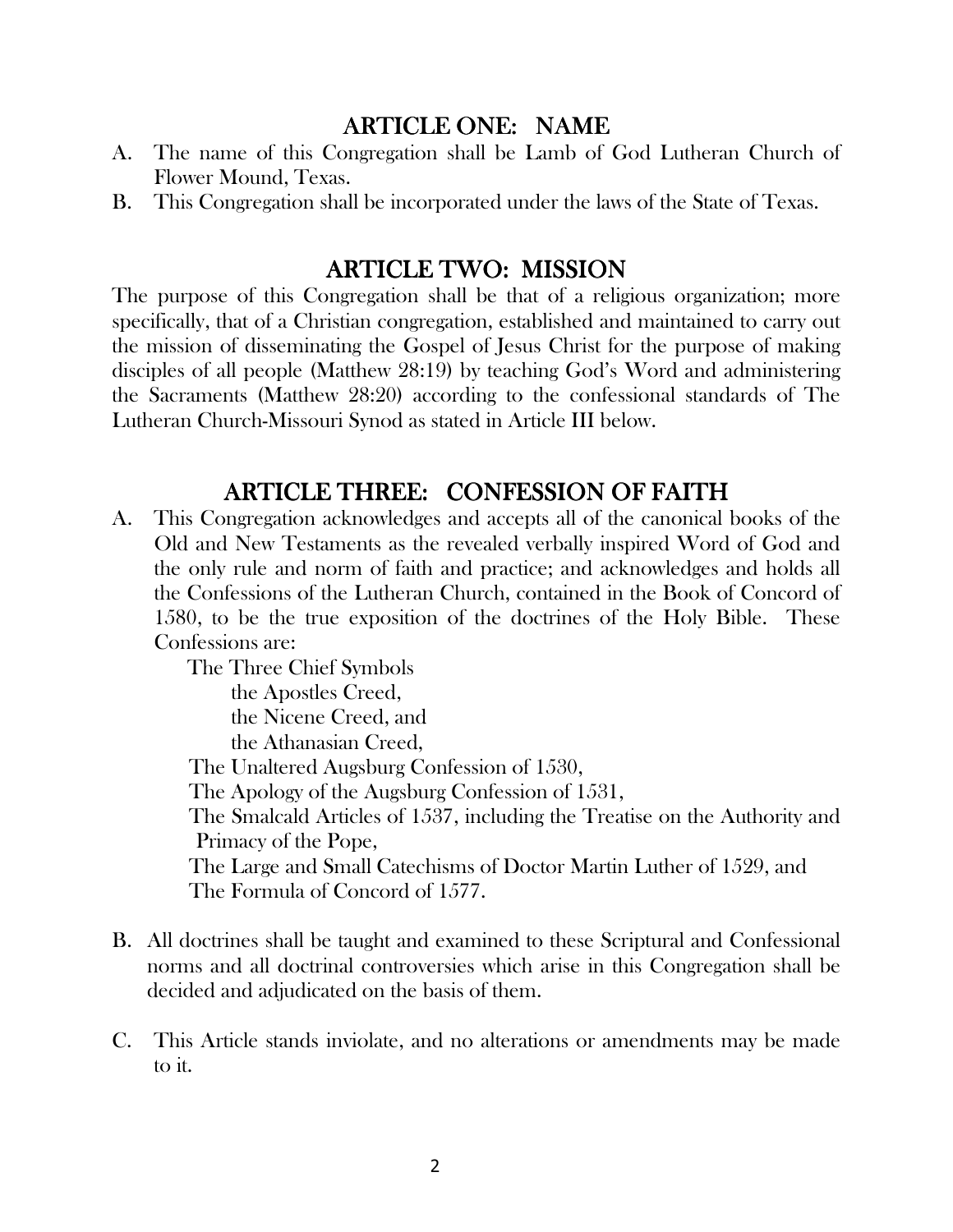# ARTICLE FOUR: CONGREGATIONAL MEMBERSHIP

#### A. Categories and Requirements for Membership

- 1. This Congregation distinguishes three types of members: Baptized, Communicant, and Voting. Those who may become or remain members of this Congregation and enjoy and exercise the rights and privileges of membership are distinguished as those who are:
	- a) Baptized
		- i. are baptized in the name of the Triune God(Matthew 28:19); and,
		- ii. are under the spiritual care of the pastor of this Congregation, including children who have not yet been confirmed.
	- b) Communicant
		- i. are baptized in the name of the Triune God (Matthew 28:19); and
		- ii. declare their acceptance of and adherence to the Bible as God's Word (2 Timothy 3:16); and
		- iii. are familiar with the teachings of Doctor Martin Luther's Small Catechism and have declared in the rite of Confirmation their acceptance of the doctrines contained in the Lutheran Confessions mentioned in Article Three.
	- c) Voting
		- i. a Communicant member may become a Voting member once he or she has attained the age of 18 years,
		- ii. has been received by the Voting Assembly, and
		- iii. has signed the Constitution.
- 2. Accordingly, young children may be admitted to membership in the Congregation through the Sacrament of Baptism or by transfer with their parents; and adults admitted by transfer from a sister congregation in altar and pulpit fellowship with the LCMS, by profession of the Christian faith and Lutheran doctrine, or by rite of Confirmation (with Baptism, if necessary). The reception of all new members shall be approved by the Voting Assembly (ref. Bylaws, Members).

### **B.** General Duties of Members

Members of the Congregation shall:

- 1. Demonstrate the presence of Christ in their lifestyle (John 13:35);
- 2. Attend public worship of the Congregation regularly and, if confirmed, partake of the Lord's Supper frequently (Acts2:42; 1 Corinthians 11:23-26);
- 3. Foster Christian fellowship in the Congregation;
- 4. Declare themselves willing to support the policies of the Congregation provided these are not contrary to the Word of God (James 1:22);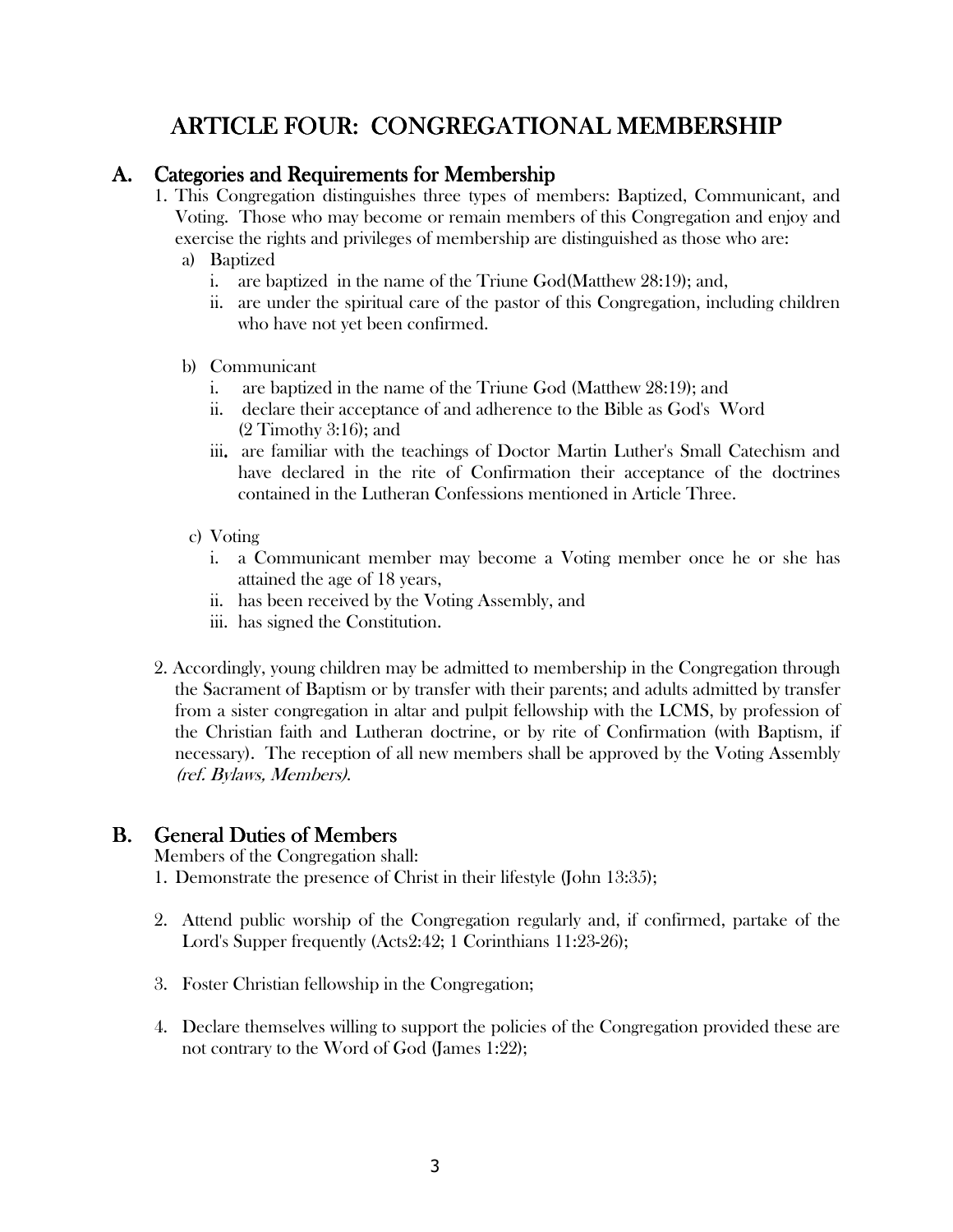- 5. Permit themselves to be fraternally admonished when they have erred (Matthew 18:15- 20);
- 6. Not be members of any organization in conflict with the Confession of Faith laid down in Article III (Matthew 12:30);
- 7. Give time, talents and treasures to serve the Lord through the Congregation and support its growth (Ephesians 4:15-16); and
- 8. Bring, if responsible for parental care, children to Holy Baptism at an early age, and provide every possible manner for their proper training in the Confession of Faith, including Sunday School and Confirmation classes. (Ephesians 6:4)
- 9. Grow in the knowledge and understanding of Lutheran doctrine (*ref. Article Three*), and as responsible members of this congregation, assure that all of its officers and workers remain faithful to the profession of Christian faith and practice of Lutheran doctrine.

#### C. Specific Duties of Voting Members

- 1.The Voting Membership of the Congregation, when acting as a group on affairs of the Congregation, shall be known as the Voting Assembly.
- 2.Only Voting Members shall be allowed to vote at a Voting Assembly, in accordance with the procedure set forth in the Bylaws. It shall be the duty of every Voting Member to attend Voting Assemblies, and failure to do so will waive the right of a Member to cast their vote at that meeting.
- 3.Ten (10) percent of the Voting Members of the Congregation shall be necessary to constitute a quorum at a Voting Assembly session.

#### D. Church Discipline

- 1. When the mutual care of the Congregation according to Matthew 18: 15-20 proves ineffectual upon an erring Member, it shall become necessary for this Congregation to show the seriousness of the erring Member's sin by excluding him or her from its fellowship in accordance with the procedure set forth in the Bylaws, *(see Terminations)*. Such an excluded person shall have forfeited all rights as a Member of this Congregation and all claims upon the property of the Congregation as such, or upon any part thereof, as long as he or she is not again received into membership by the Congregation. The same shall apply to such Members who refuse to submit themselves to the fraternal discipline of this Congregation and thus exclude themselves, as also do those who sever their connection with the Congregation.
- 2. When it becomes necessary to exclude a Member from the fellowship of this Congregation, such action is not to be viewed as punishment upon the excluded Member or as a means of freeing the Congregation from a responsibility to that Member. The purpose of such action is to minister to the erring Member and show that person the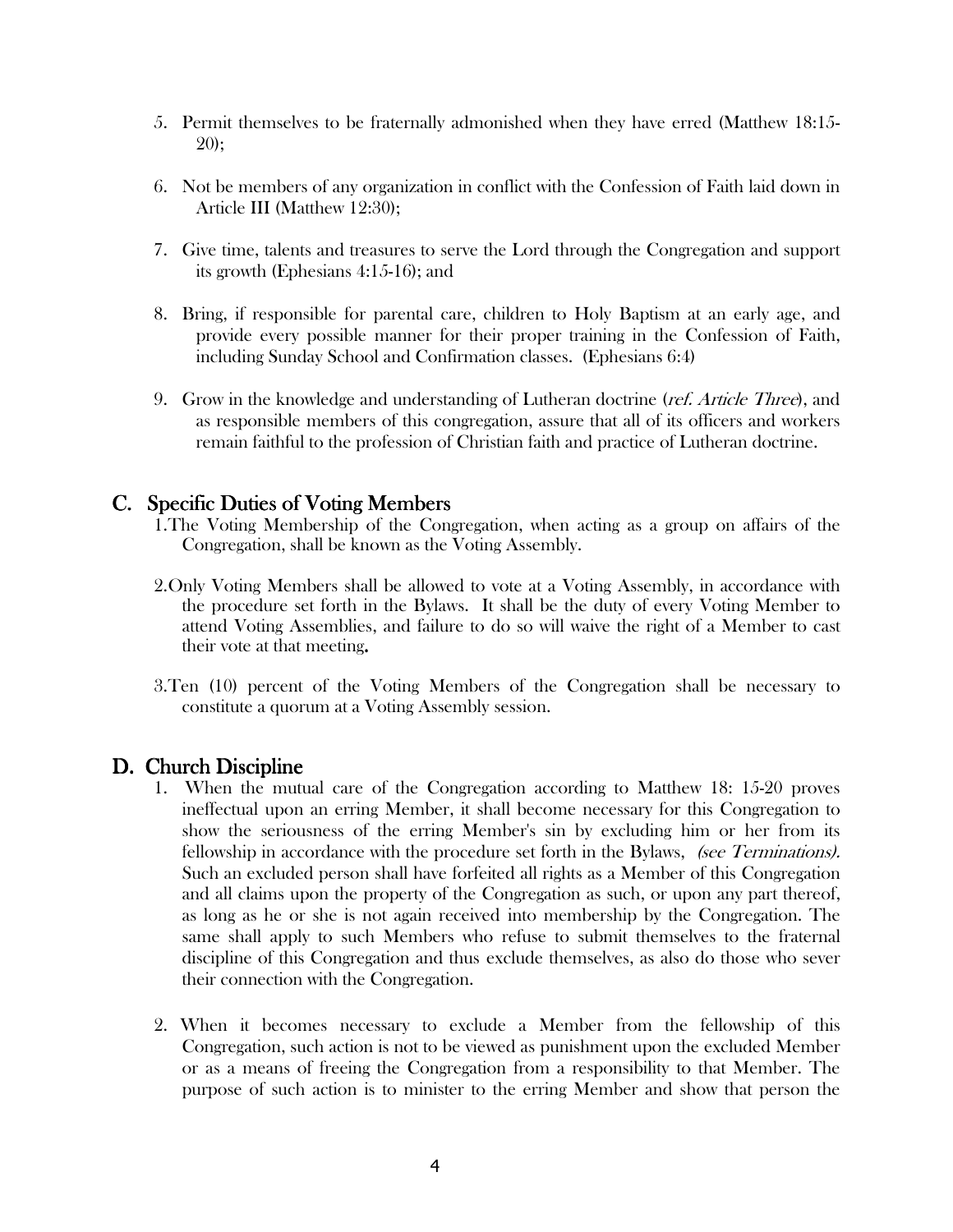seriousness of their actions with the hope of restoring them to wholeness in Jesus Christ and reuniting them to the fellowship of this Congregation (Galatians 6:1-2).

### ARTICLE FIVE: ORDAINED and COMMISSIONED WORKERS

- A. Only such Ordained or Commissioned workers shall serve this Congregation who are in accord with the Confession of Faith set forth in Article III, who have been prepared for this work by education and training, and are certified and approved by Synod on its current active roster. Ordained workers shall be given a Divine Call; a Commissioned worker may be Called. Reasons for dismissing a Called or Commissioned worker shall be persistent adherence to false teaching, leading an ungodly life, unfaithfulness, or unwillingness or inability to perform their duties.
- **B.** All Ordained or Called Commissioned workers shall be elected (or removed) by a two-thirds (2/3) vote of the Voting Assembly. The right of Calling Ordained or Commissioned workers shall ever be vested in the Voting Assembly of the Congregation and shall never be delegated to a smaller body or an individual. The procedures for calling and dismissing Ordained or Commissioned workers are set forth in the Bylaws.
- C. The Congregation will notify the President of the Texas District of the LCMS in the event of a vacancy, whenever the Call process has begun, or if a dismissal is being considered, and will work in cooperation with his office.

# ARTICLE SIX: AUTHORITY OF THE CONGREGATION

- A. The Voting Members in Assembly shall be the governing body of this Congregation and shall decide all matters relating to the Congregation brought before them in accordance with this Constitution and the Bylaws. Every Communicant member may appeal to the Voting Assembly in regard to any issue relating to the affairs and government of the Congregation as set forth in the Bylaws. Except where otherwise specified, a simple majority of the Voting Assembly's decision shall be final and binding. However, it is understood that each decision shall always be in accord with the Word of God and the Confession of Faith set forth in Article Three above, and unless it is so, such decision shall be null and void.
- B. Regular and Special Sessions of the Voting Assembly shall be held as set forth in the Bylaws, (see Meetings).
- C. If at any time, a dispute in the Congregation should take place that ultimately affects the property of the Congregation, all benefits therewith shall be determined by a two-thirds (2/3) majority vote of Voting Members. In the event the Congregation shall totally disband, the property and all rights connected shall be transferred to the Texas District of the LCMS exempt from taxation under the provisions of Section 501 (c ) (3) of the Internal Revenue Code of 1954.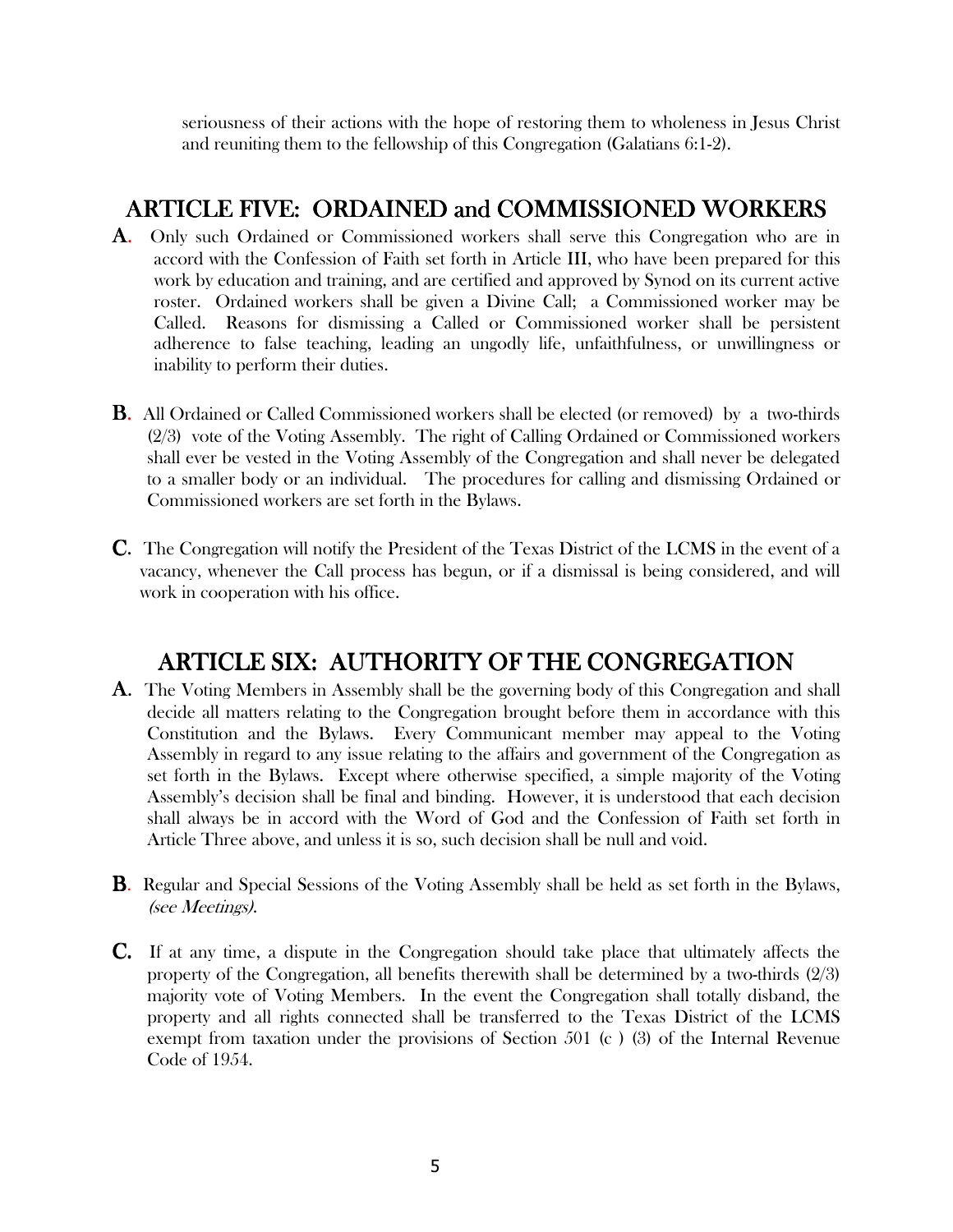D. This Congregation may receive, acquire, hold title to, and manage such real estate and other property as it may need to accomplish the mission set forth in Article Two above; and shall have all other rights and powers granted it by the laws of the State of Texas.

### **ARTICLE SEVEN: GOVERNANCE**

- A. The essential framework of elected officers of this Congregation shall be: President, Vicepresident, Secretary, and Treasurer, who constitute the Board of Trustees and act in behalf of the Congregation with appropriate signatures on all legal instruments. Other Departments of Ministry, Boards, and Committees that may be elected or appointed to meet the changing needs of the Congregation shall be set forth in the Bylaws. Only those in elected positions shall be Officers of the Congregation and shall comprise the Church Ministry Council (hereinafter referred to as the "CMC").
- B. This Congregation shall develop an organization structure to be described in the Bylaws. The CMC shall prepare descriptions of the responsibilities of each Department, Board, Committee, or other organizational group and shall review their actions. Such descriptions shall be contained in the Policies and Practices manual.
- **C.** The Bylaws, (see Governance), sets forth the minimum requirements for each elected and appointed position, the terms thereof, and when necessary the basis for removal. In addition to the minimum requirements set forth in the Bylaws, candidates for the office of President, Vice-president, and all Elders, shall be drawn only from the male voting Members of the Congregation in accordance with this Constitution in Article Three, Confession of Faith, above.

### ARTICLE EIGHT: BYLAWS

This Congregation, through its Voting Assembly, may adopt and modify such Bylaws as the accomplishment of the purpose of this Congregation may demand. In the event of any perceived inconsistency or contradiction between this Constitution and the Bylaws, this Constitution shall prevail.

### ARTICLE NINE: AMENDMENTS

**A.** Amendments to this Constitution shall be made in writing and submitted to the CMC with the proposed new language, signed by at least three Voting members in good standing in the Congregation. The CMC shall review and approve it for presentation to the Congregation for consideration.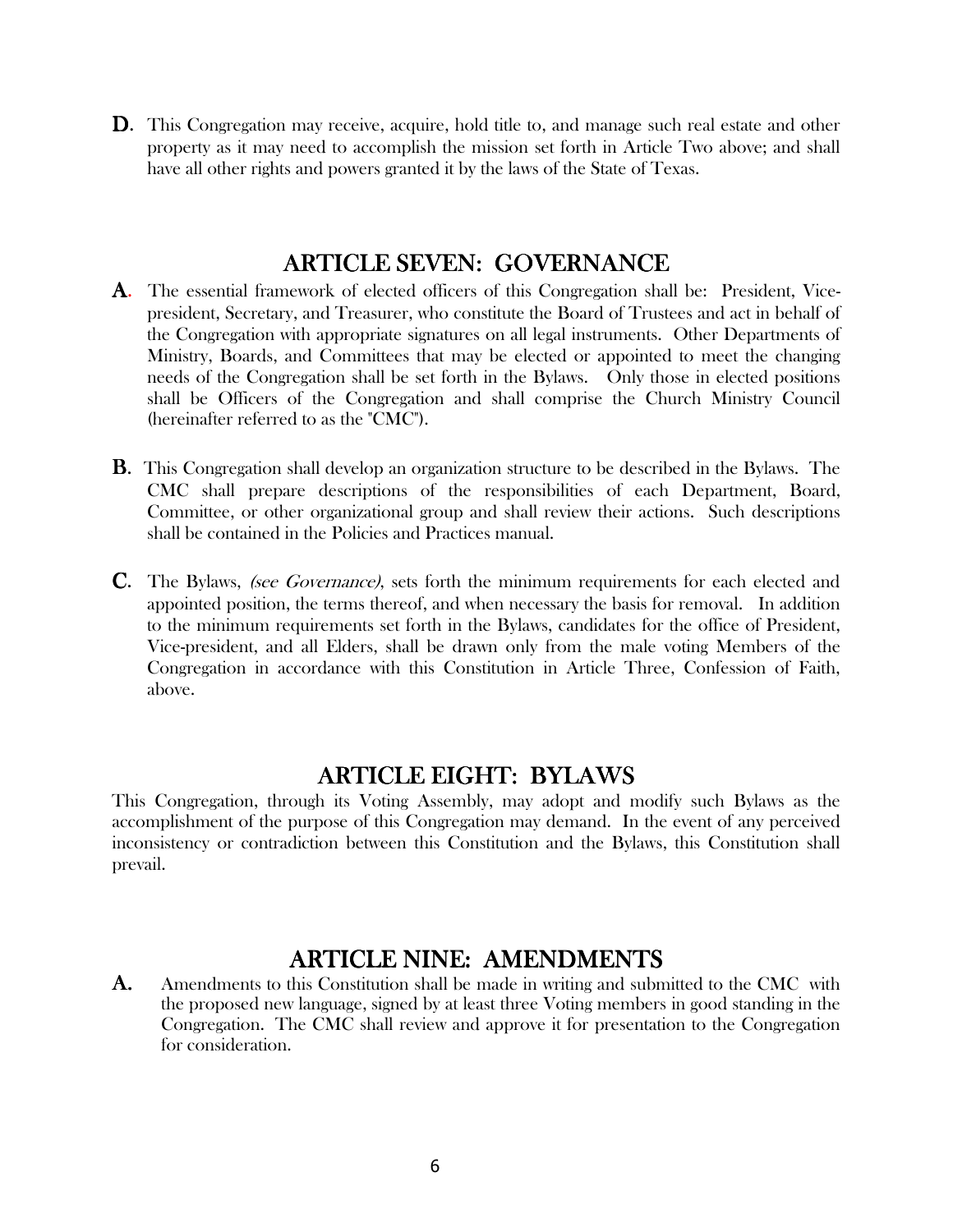- **B.** If the amendment proposal is rejected by the CMC, the amendment proposal may be submitted to the Congregation by a resubmission of the amendment proposal to the Congregation's President with at least 50 signatures of Voting members in good standing.
- C. The proposed amendment(s) shall be made available to the Congregation at least two (2) weeks preceding a Regular or Special meeting of the Voting Assembly, at which time the President of the Congregation will present the proposal(s) for discussion. A final vote for resolution of the proposal(s) shall not be made until a second Voting Assembly meeting is established at least two (2) weeks later, at which time the amendment(s) may be part of, or all of, the agenda.
- D. A two-thirds (2/3) vote of those present is required for adoption of the proposed amendment, provided also that it is consistent with Section 2.03 (b) of the Bylaws of Synod. Accordingly, the Congregation shall submit the amendment to the Texas District LCMS Committee on Constitutions for approval, and only after receiving such approval shall it become effective immediately.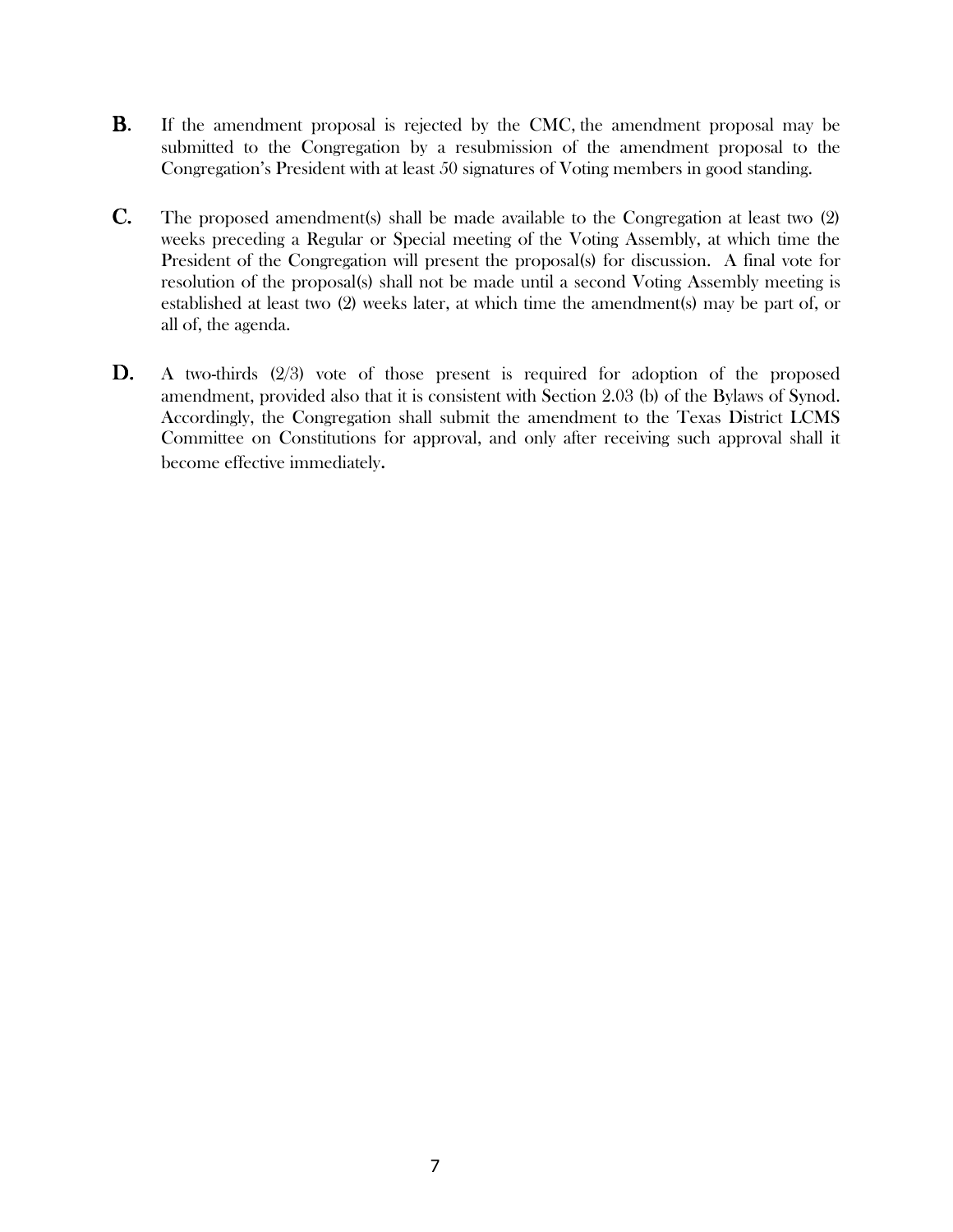# BYLAWS

# ARTICLE ONE: CONGREGATIONAL MEMBERSHIP

### A: Membership

Membership includes Baptized, Communicant, and Voting Members with qualifications and duties as noted in the Constitution - Article Four, Section A and B respectively.

### B: Reception/Ratification

The following procedure shall apply for receiving and ratifying members:

- 1. Persons intending to join the Congregation by transfer from another LCMS congregation shall give notice of such intention to the Senior Pastor and request a transfer of membership to be initiated and ultimately presented to the Department of Elders Ministry (hereinafter referred to as "Elders").
- 2. All other persons shall give satisfactory evidence of their qualifications for membership (See Constitution - Article Four, Sections A and B) which shall be presented by the Senior Pastor to the Elders for review and approval.
- 3. Upon approval by the Elders, all new members shall be recorded as received into membership of the Congregation effective that date. A report of the names of such members shall be included in the minutes of the Elders and (a) presented for incorporation into the minutes of the CMC, and (b) presented for ratification and recording at the next Regular Voting Assembly.
- 4. All new members who wish to become Voting Members shall present themselves at the next Voting Assembly following their effective date of membership, declare their intention to become Voting Members (as such term is defined in the Constitution Article Four-A), and sign the Constitution.

### C: Terminations

Terminations are considered to be of two types: Voluntary or Involuntary. The Elders shall determine and approve all terminations of membership in the Congregation, and document such terminations in accordance with the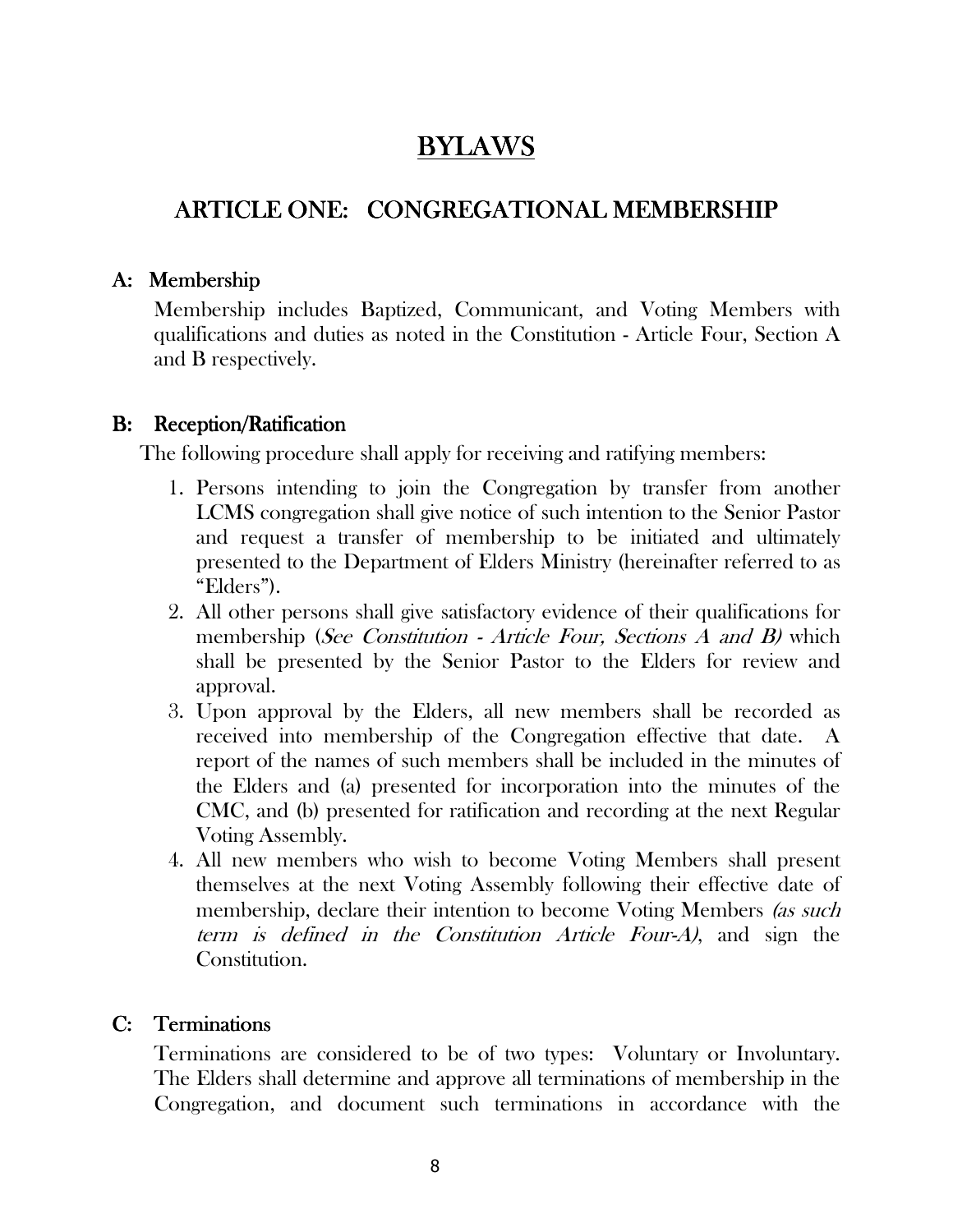procedures set forth in the Congregation's Policies and Practices Manual. All such terminations shall be recorded in the CMC minutes, then reported to the Congregation and ratified in the following Regular Voting Assembly.

The following criteria shall serve as a guide for making these determinations:

### Voluntary

1. Transfer

Members who desire a transfer to another LCMS congregation.

2. Peaceful Release

Members who desire to join (or have joined) a congregation affiliated with another church body not in fellowship with the LCMS.

3. Resignation

Members who request, in writing, that their membership be terminated.

- 4. Self-Exclusion
	- a) Members who have not had contact of any kind with the Congregation for a period of a year or more;
	- b) Members who have moved and do not attend or maintain any contact with the Congregation;
	- c) Members whose whereabouts are unknown and who have not requested a transfer, release, or resignation after one (1) year;
	- d) Members who have not fulfilled their duties, being without valid excuse and having been duly admonished by the Elders, continue to not fulfill their duties (See Constitution - Article Four, Section B).

### Involuntary

5. Excommunication

Members who persistently conduct themselves in an un-Christian manner and have been properly admonished by the Elders and Pastor(s) as set forth in Matthew 18: 15-20 (and in accordance with procedures set forth in the Policies and Practices Manual), and who remain impenitent after such admonition (See also Constitution -Article Four, Section  $D$ ).

6. Death

Members who have died.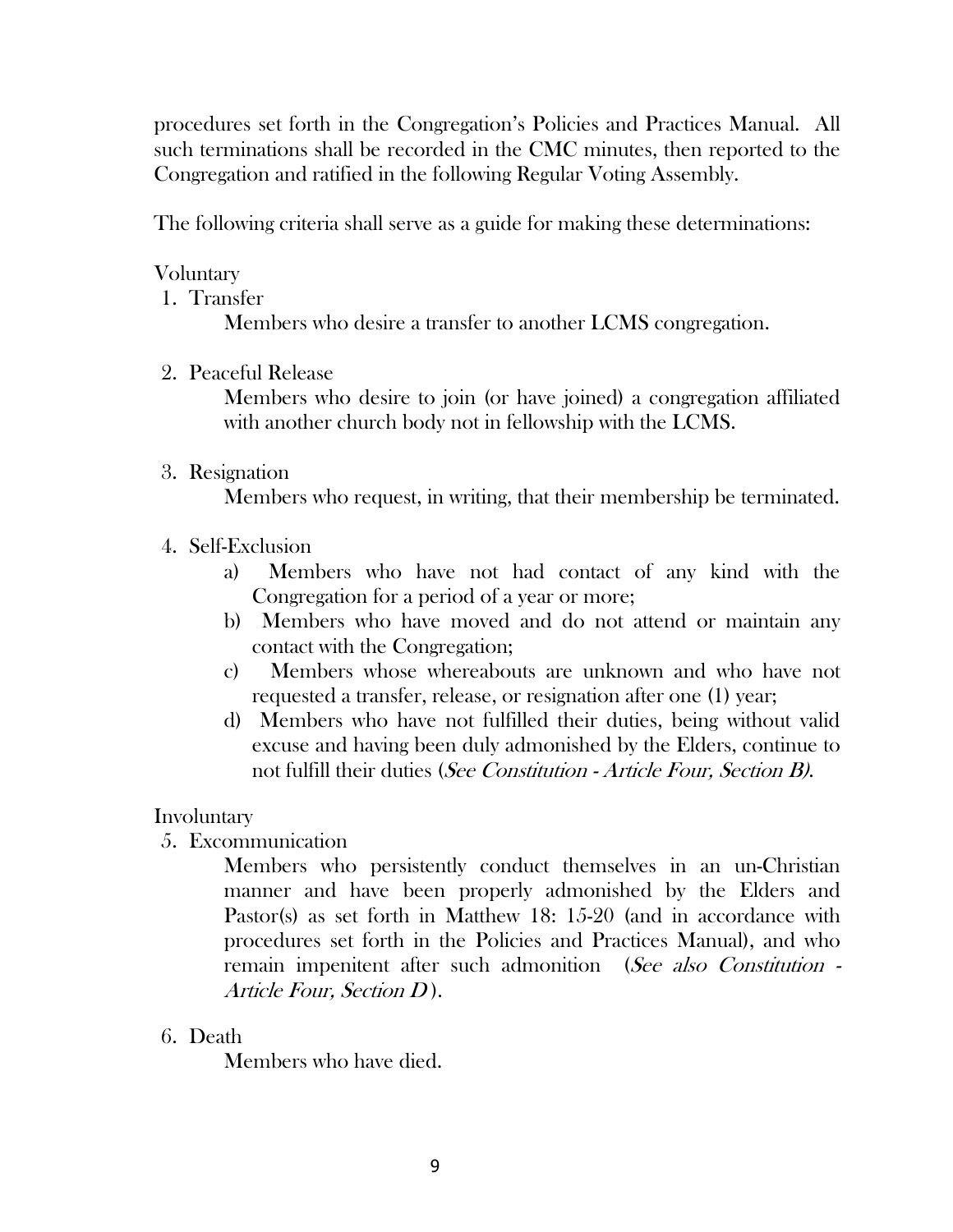#### D: Reinstatement

The reinstatement of any member in categories 1 through 5 shall be in accordance with Sections A and B of this Article (above).

## ARTICLE TWO: MEETINGS

#### A: Regular Sessions of the Voting Assembly

As set forth in Article Eight of the Constitution, two Regular Sessions of the Voting Assembly shall be held each calendar year, with the day and hour established by the CMC and publicized to the Congregation for two successive weeks prior to a Regular Session. Between these Sessions, the Congregation entrusts the responsibilities of congregational administration to the CMC in accordance with these Bylaws and the limitations placed herein.

- 1. The Annual Ministry Plan and Budget Session shall be held on or about the third Sunday in May and shall include:
	- a) review of the past year's financial reports;
	- b) adoption of the annual Ministry Plan and its implementing budget for the coming year;
	- c) relevant progress reports from the Departments of Ministry and recommendations from the CMC;
	- d) election of the new President, (see Article Four. B. 1) and
	- e) other business on the agenda.
- 2. The Annual Election Session shall be held on or about the second Sunday in November and shall include:
	- a) election of officers, as further set forth in Article Three, below
	- b) reports of plans, goals, and progress from the Departments of Ministry, and recommendations from the CMC
	- c) other business on the agenda.

#### B: Special Sessions of the Voting Assembly

Special Sessions of the Voting Assembly may be called and publicized (as above) by the Senior Pastor, or the President of the Congregation, with the approval of the CMC, and confined to the announced purpose. Other members who believe a Special Meeting is needed should make their request to the Senior Pastor or the President of the Congregation who will then present it to the CMC for consideration.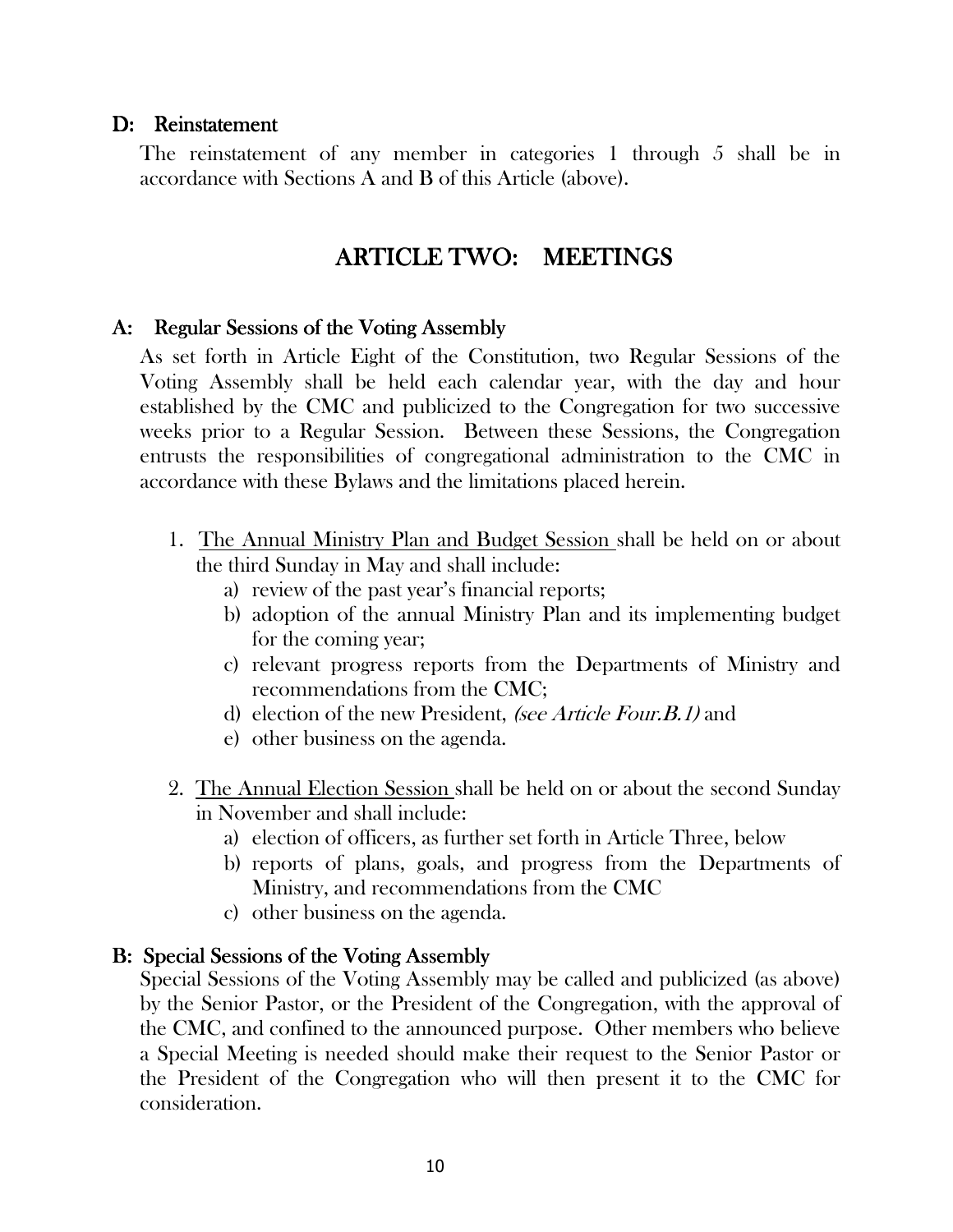#### C: Rights of Members of the Voting Assembly

Any Member may appeal to the Voting Assembly in regard to any issue relating to the affairs and governance of the Congregation. However, a non-agenda item brought forward by a Member must first be accepted for discussion and placed on the agenda by a majority vote of the Assembly prior to its consideration.

#### D: Quorum Requirements

All Sessions of the Voting Assembly shall be valid and legal meetings capable of transacting business provided that they have been called pursuant to Section A above and a quorum of 10% of the Voting Membership is present.

### E: Rules of Order

The rules in the current edition of Robert's Rules of Order Newly Revised shall govern the Congregation in all cases to which they are applicable and in which they are not inconsistent with these bylaws and any special rules of order the Congregation may adopt or otherwise stated in the Congregation's Policy and Practices Manual.

### ARTICLE THREE: NOMINATIONS AND ELECTIONS

### A: Nominating Procedure

- 1. The Nominating Committee (see also Bylaws Article Eight, Section B) shall prepare an initial list of candidates for the elected offices up for election by the Voting Assembly. The candidates shall be drawn from among Voting Members in accordance with the qualification requirements set forth in Article Four - Section A of these Bylaws.
- 2. The offices of Vice-President, the Congregation Secretary, and Chairmen of the Ministries of Early Childhood, Elders, Outreach and Servanthood shall be elected in even number years.
- 3. The offices of Treasurer, Chairman of Facilities and Properties, and Chairpersons of the Ministries of Christian Education, Fellowship, and Youth shall be elected in odd numbered years.
- 4. When offices are added or deleted in future years, this practice of balancing alternate terms shall be followed in a reasonable and practical manner.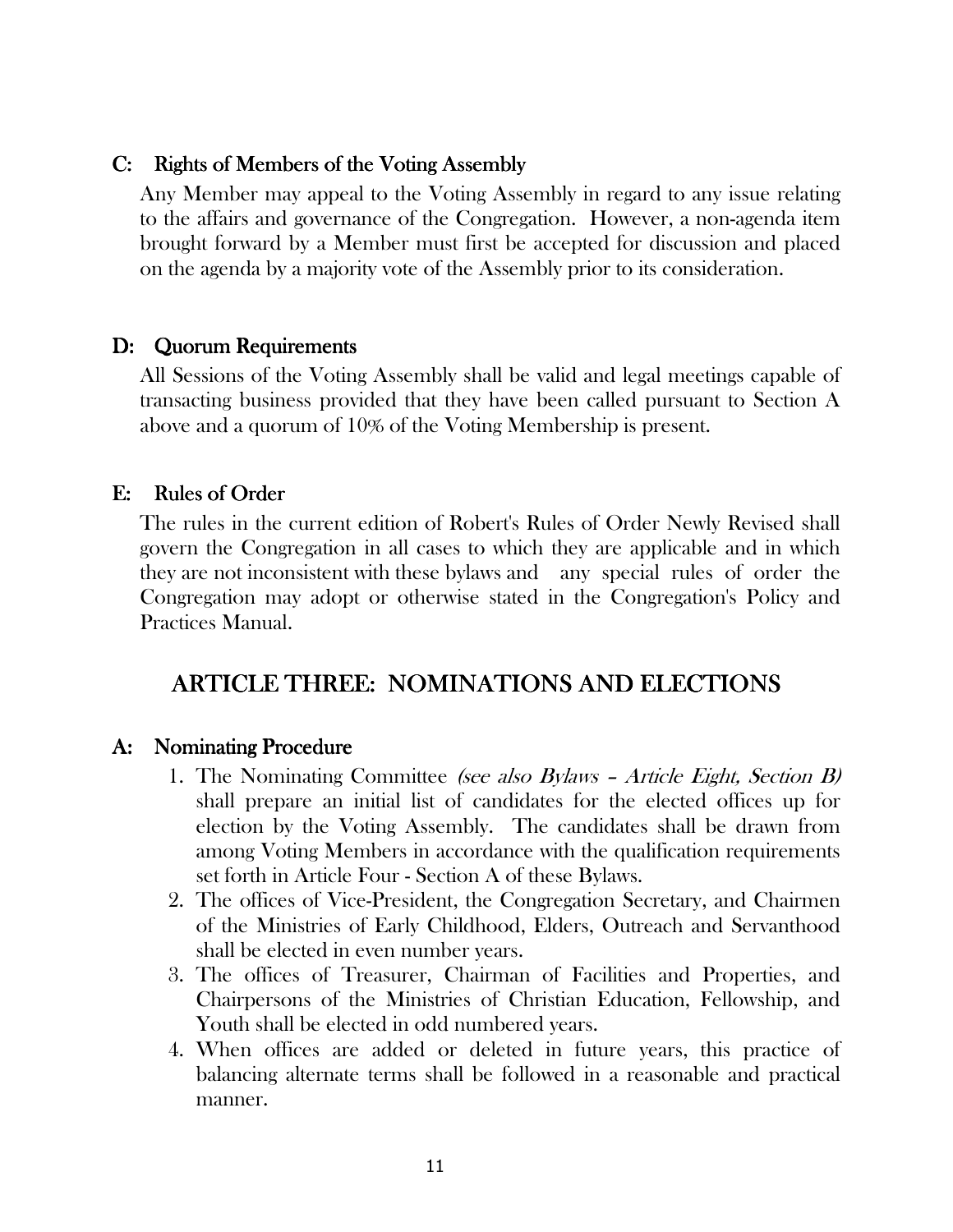- 5. It shall be the goal of the Nominating Committee to secure at least two (2) candidates for each elective office.
- 6. The Nominating Committee shall publicize the beginning of its search for candidates, inviting inputs, and at least three (3) weeks prior to the Voting Assembly meeting, shall publicize the list of qualified candidates available to the Voting Members.

### B: Nominations

Following the dissemination of the Nominating Committee's list of candidates, any Voting Member may submit additional names for consideration by the Nominating Committee. Additional names shall be placed in nomination by the Nominating Committee along with the candidates already chosen, provided:

- 1. That such names shall be submitted at least two (2) weeks before the date of the Voting Assembly;
- 2. The Nominating Committee, through consultation with the Senior Pastor and Chairman of the Elders, shall have reviewed the proposed candidates and found them eligible for office; and,
- 3. That the proposed candidates are willing to serve, if elected.

### C: Elections

- 1. No nominations shall be accepted from the floor during the Voting Assembly to comply with Section B above.
- 2. All elections shall be by open (voice) ballot unless otherwise approved by the Voting Assembly.
- 3. No Officer may hold more than one elective office at any one time.
- 4. No elected Officer shall be eligible to serve more than two (2) consecutive terms in the same elected office.
- 5. For the elective offices, a majority vote of those present shall prevail.
- 6. The President of the Congregation is elected during the May Voting Assembly meeting. All other officers are elected at the November Voting Assembly meeting.

### D: Installation

All elected Officers shall be installed into office during regular Sunday worship services on or about the first Sunday in January.

### E: Vacancies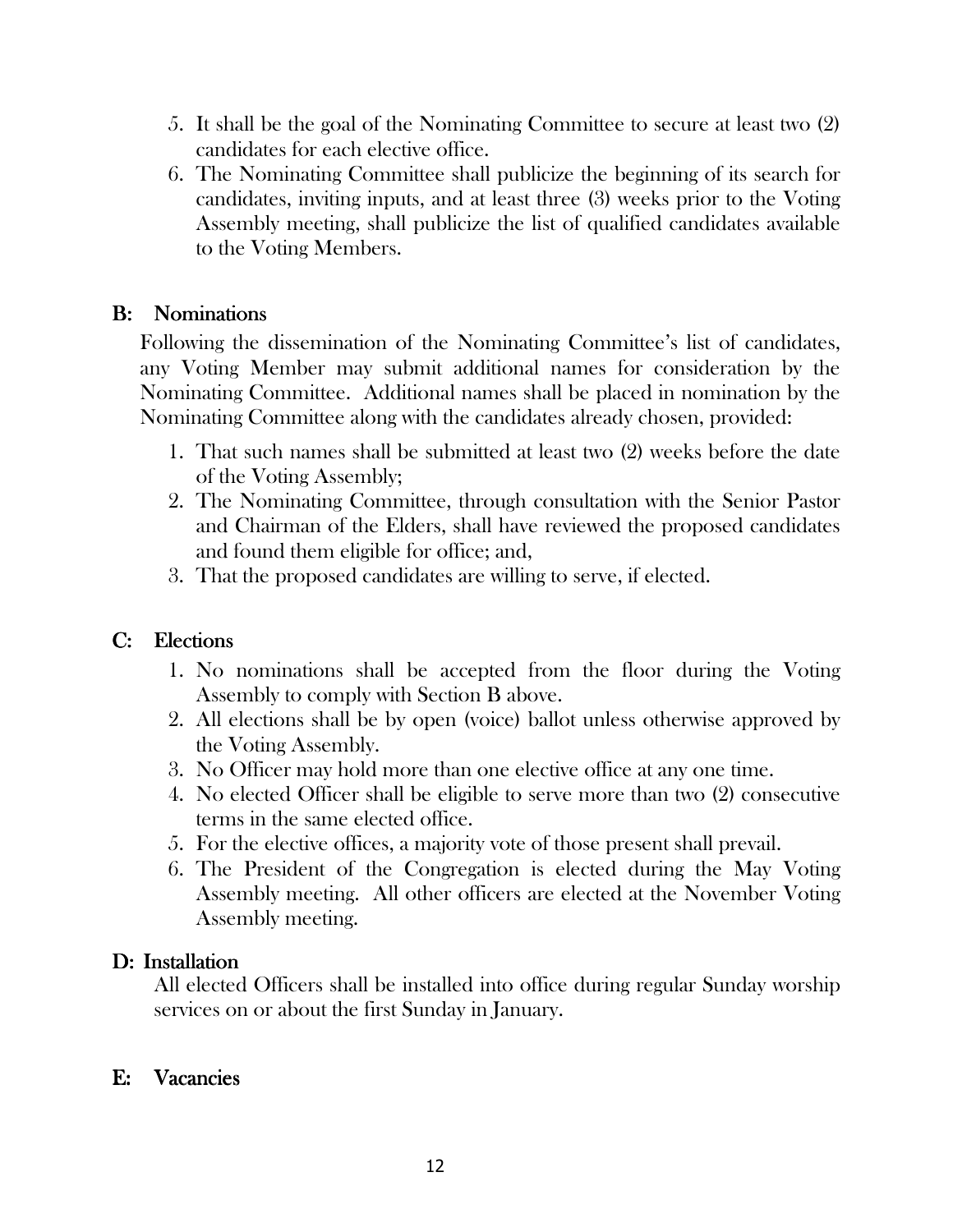If an elected Office - other than the Office of the President - becomes vacant before the end of its term, the President may appoint, and the CMC approve, a Voting Member to serve in the vacant office until the next regular Voting Assembly. At such time the Voting Members may consent to the appointment or elect another Voting Member to the office.

If a vacancy occurs in the Office of the President during the three-year cycle, the Vice-President shall serve as the President of the congregation until the completion of that term of office.

# ARTICLE FOUR: CONGREGATIONAL GOVERNANCE

### A: Qualifications

All elected and appointed officials shall at a minimum be Voting Members who have demonstrated Biblical stewardship and regular attendance at worship services and group Bible study at Lamb of God, and shall be at least twenty-one (21) years of age. Elected Officers shall also have been a member of a Lutheran Church Missouri Synod congregation for at least two (2) years. All individuals authorized by the Constitution, Bylaws, Practices manual, or CMC of Lamb of God to sign documents or transact official business for the congregation must be at least twenty-one (21) years of age. In addition, the offices of President, Vice-President, and Chairman of the Elders Ministry, shall be limited to male candidates of at least thirty (30) years of age. All other elected or appointed officers, except elders, may be either male or female. Further qualifications for such offices shall be limited only insofar as the Scriptures, the Lutheran Confessions, and the gifts of the Holy Spirit dictate. A member may serve in only one elected position at a time.

When deemed advisable or necessary a Chairmanship may be filled by Co-Chairmen in accordance with the qualifications stated above, who will be elected as one office, and will represent their Ministry with one vote on the CMC.

Communicant Members under the age of eighteen (18) may serve as ex-officio members without vote, in the Department of Youth Ministry and on other appropriate committees, by appointment of the Department Chairman with CMC approval.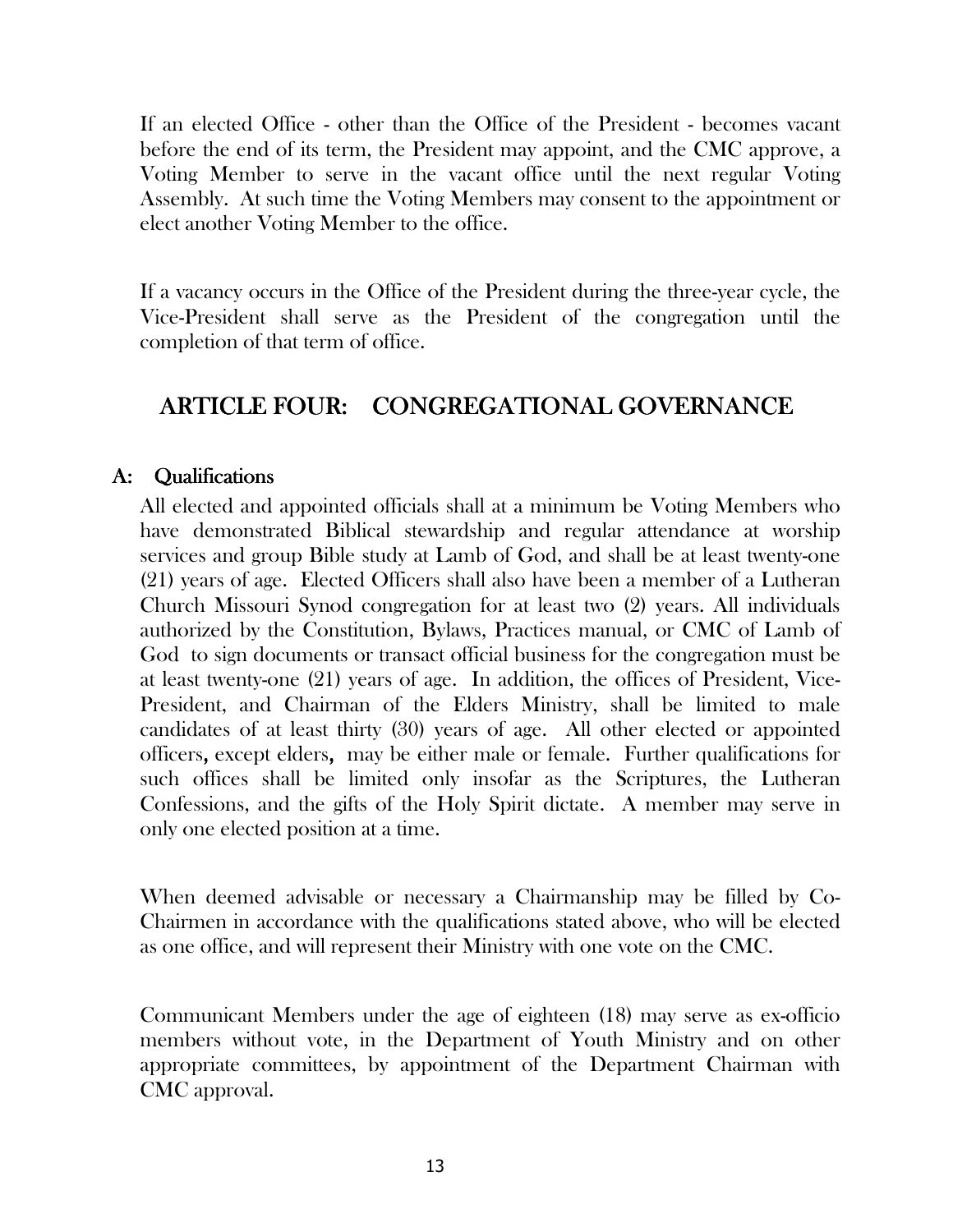#### B: Officers and Terms of Service

#### 1. Office of the President

In order to provide continuity to the Office of the President, with appropriate training for an incoming President-elect, there are three stages in the life cycle of this Office. The first stage of this cycle is that of President-Elect; the second stage is President; and the final stage is Immediate Past-President. The person elected to his first term as president will serve 6 months as President-elect. He will then serve a two year term of office as President of the congregation. The Nominating Committee may choose to nominate and the Voting Assembly may choose to elect the incumbent President to one additional two year term. At the end of his service as President of the congregation, he will serve a six month term as the Immediate Past-President of the congregation. In an election cycle in which the incumbent president is reelected to serve a second two year term there will be no President-elect until six months prior to the end of the incumbent's second term as President. This person may serve another cycle in the presidential office after a waiting period of one year. *(see Article Two. A.1.d)* 

#### 2. Other Elected Officers

All other elected Officers shall serve for a term of two years, and are eligible for one re-election to the same office after which term a waiting period of one year will apply. These Officers include the Vice-President; Secretary; Treasurer; Chairman of Facilities and Properties; and Chairmen of the Departments of Ministries of: Christian Education, Early Childhood, Elders, Fellowship, Outreach, Servanthood, and Youth. The Congregation may add or delete Offices as its changing needs shall determine.

#### C: Structure of Departments of Ministry

#### 1. Membership

The Departments of Ministry shall consist of the Chairperson plus additional Voting Members (consistent with the Qualifications of Section A above) as follows:

| a) Christian Education       | 2 or more            |
|------------------------------|----------------------|
| b) Early Childhood           | 2 or more            |
| c) Elders                    | 12 or more, all male |
| d) Facilities and Properties | 2 or more            |
| e) Fellowship                | 2 or more            |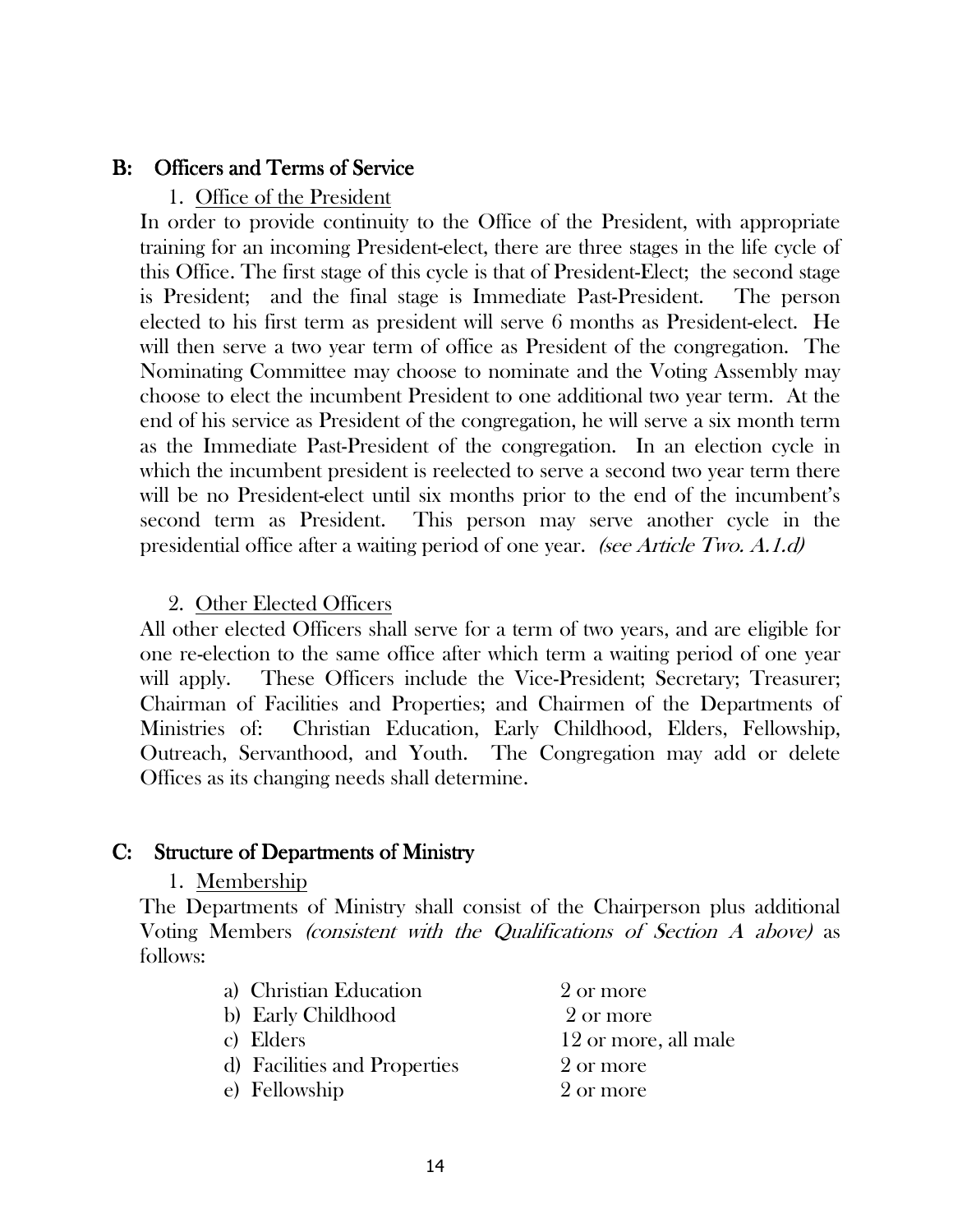| f) Outreach    | 2 or more                |
|----------------|--------------------------|
| g) Servanthood | 2 or more                |
| h) Youth       | 2 or more                |
| i) Finance     | chaired by the Treasurer |

#### 2. Appointments

The Chairman of the Elders, together with the Senior Pastor, shall recommend qualified candidates for new Elders who have been members of the LCMS for at least two years and attained 25 years of age, to the assembly of the Department of Elders Ministry for approval. The CMC shall approve the appointment of members to all other Departments after receiving recommendations from the respective elected Department heads. The CMC, with recommendations from the Treasurer, shall also appoint a Financial Secretary.

3. Department Committees, Special Appointees

The Departments may establish committees, and/or special appointees as necessary to carry out assigned responsibilities.

4. Advisory Members

The Senior Pastor, Directors of Ministries, and President may serve as advisory members, without vote, for all relevant Departments as specified in the Policies and Practices Manual.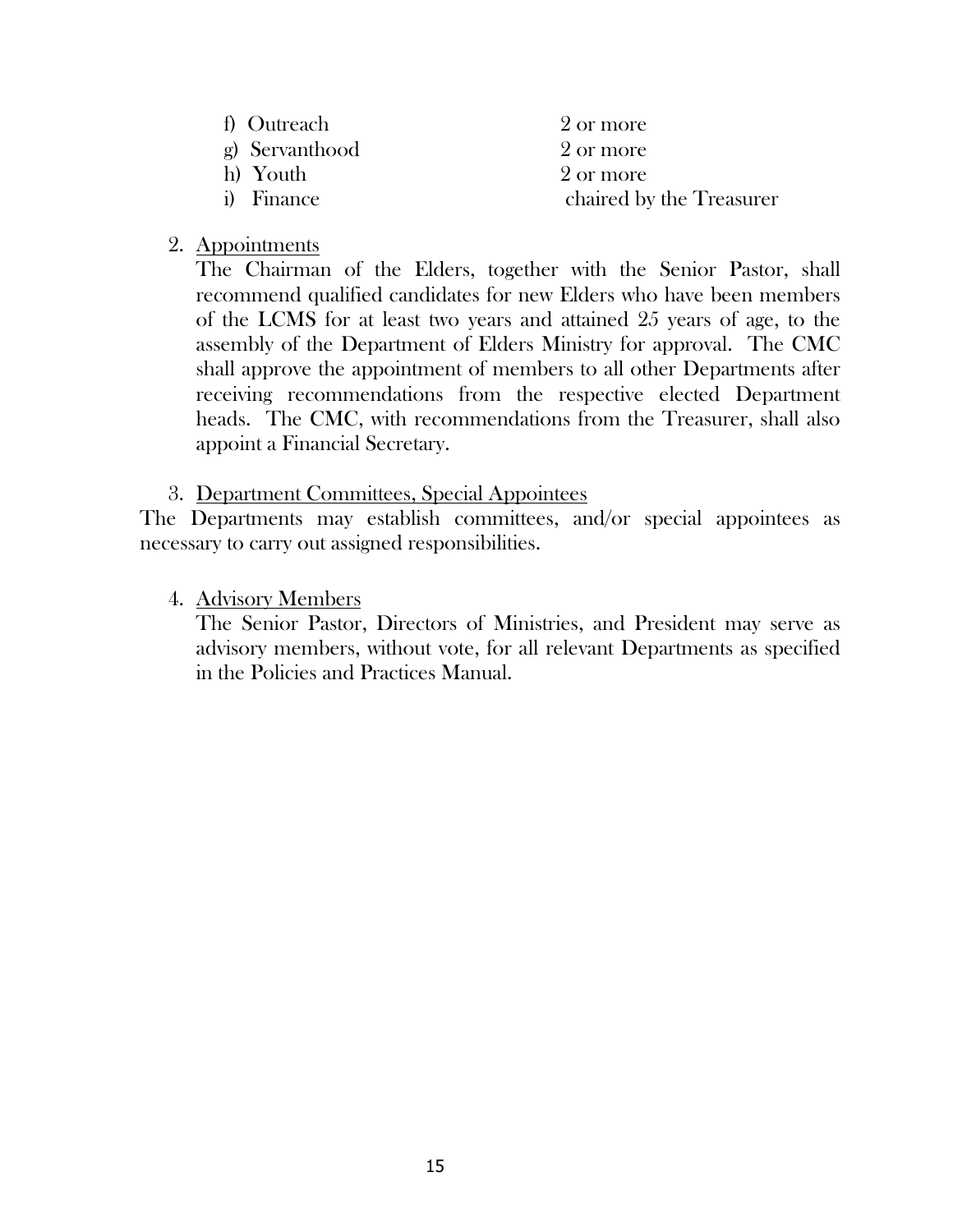### D: Structure of Committees

Committees shall be of two types: Standing (or ongoing), and Special (duration limited to a specific task). Unless otherwise specified, members of Standing committees shall be appointed for a two-year (2) term, and may be re-appointed. All Committees shall consist of an odd number of Members. Committees shall include, but not be limited to the following:

#### Standing Committees

Finance Committee shall be comprised of the Treasurer, President, the Vice-President, the Congregation Secretary and the Financial Secretary.

Long Range Planning Committee shall include the Vice-President, and at least four Voting Members, preferably with experience in strategic planning, appointed by the President of the Congregation with the approval of the CMC.

Nominating Committee shall consist of the members of the CMC.

Tellers Committee shall be appointed annually by the Financial Secretary, with the approval of the CMC, and supervised by the Financial Secretary. The Committee shall consist of the minimum number of Voting Members of the Congregation as is necessary to efficiently process and record money received by the Congregation.

### Special Committees

The President of the Congregation, with the approval of the CMC, shall appoint Special Committees on an as-needed basis. Such Special committees shall be automatically dismissed upon completion of their assigned tasks, and initially are to be as follows:

Audit Committee shall consist of at least three Voting Members, preferably with accounting training and experience, appointed annually by the President of the Congregation, with the approval of the CMC. The Treasurer and all elected officials are prohibited from serving on this Committee.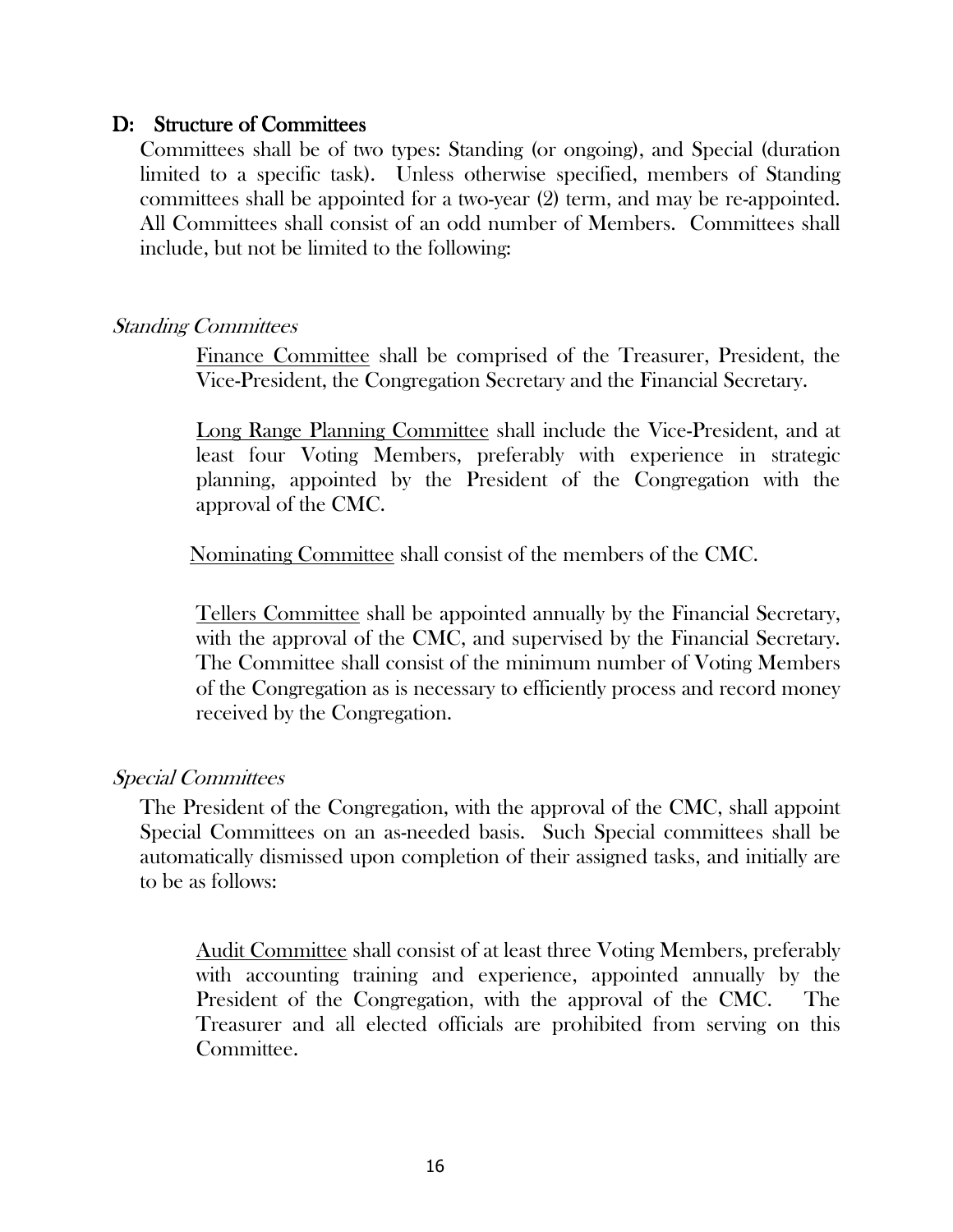Call Committee - shall report to the CMC through the President, and shall be comprised of members appointed by the President and approved by the CMC.

Constitution Committee - shall report to the CMC through the President, be chaired by the Vice-President, and shall consist of at least four more voting members appointed by the President and approved by the CMC.

### $E:$  Removal from Office

Any Officer may be removed from office by the Voting Assembly with a twothirds (2/3rds) majority ballot vote, in Christian and lawful order, for one of the following reasons: persistent adherence to false doctrine, scandalous life, willful neglect, or inability to perform the duties of the office.

### F: Precedence of Governing Documents

In the event of a question of conflict or inconsistency between the Constitution, Bylaws, or Policies and Practices Manual, the order of precedence shall be: (1) Constitution, (2) Bylaws, (3) Policies and Practices Manual.

# ARTICLE FIVE: CHURCH MINISTRY COUNCIL

### A: Membership

1. Voting Member

The voting membership of the Church Ministry Council ("**CMC**") consists of those Officers of the Congregation elected by the Voting Assembly per Article Four.B of these Bylaws.

### 2. Non-Voting Member

The non-voting member of the CMC shall be the Senior Pastor, or in the event of his scheduled absence, his designee. Other attendees at CMC meetings shall have no vote.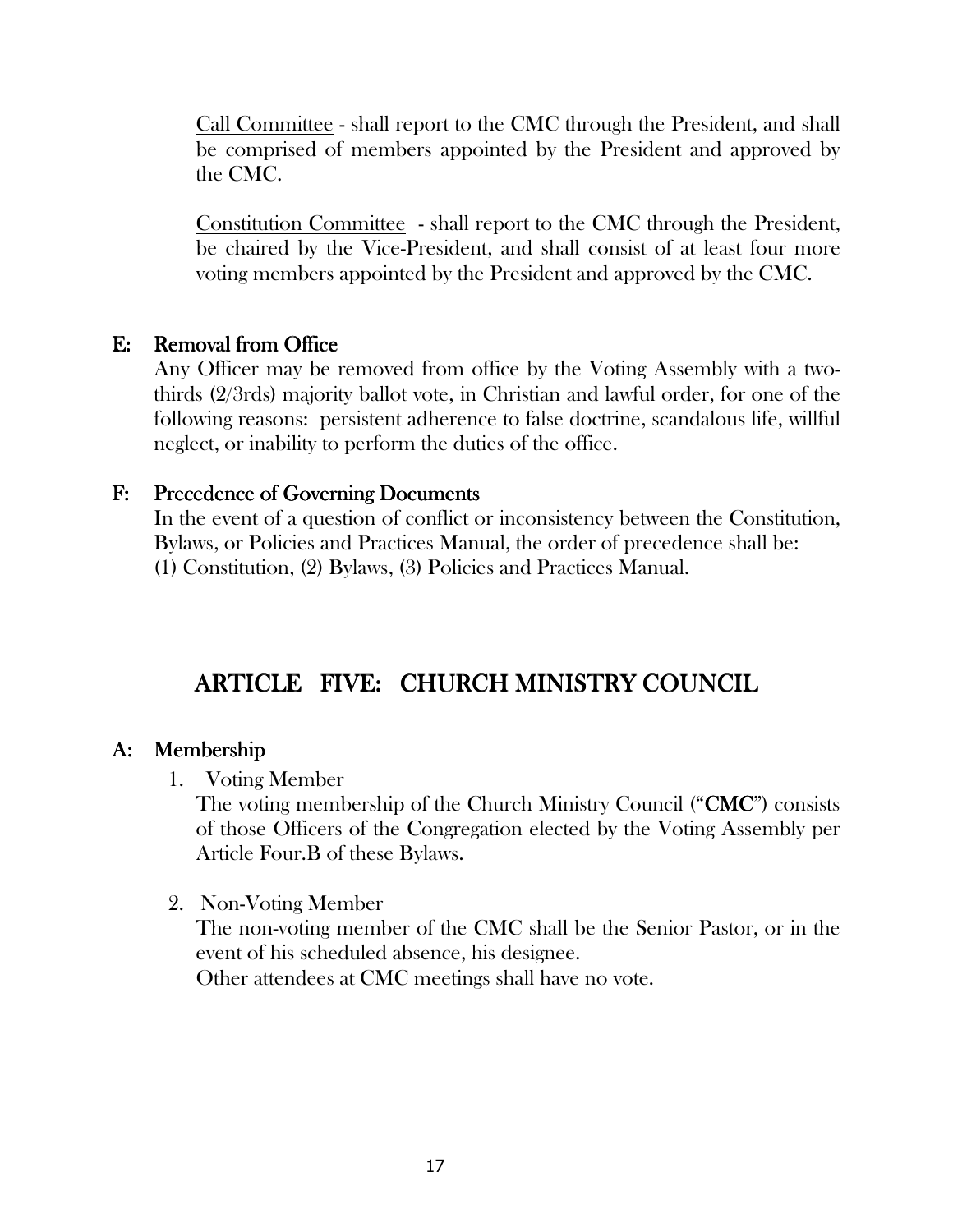3. Vacancies

A voting member's position on the CMC shall be declared vacant if the member:

- a) ceases to be a Voting Member of the Congregation;
- b) is absent from three (3) consecutive meetings of the CMC;
- c) is removed by the Voting Assembly;
- d) resigns, or
- e) can no longer carry out their duties.

In the event of a vacancy, Article Three, Section E of these Bylaws shall be carried out.

### B: Authority

The Congregation shall entrust administration of its affairs to the CMC with the following exceptions.

- 1. The CMC shall not extend a Call.
- 2. The CMC shall not terminate a Call.
- 3. The CMC shall not adopt the Congregational budget.
- 4. The CMC shall not add to or alter capital improvement beyond the congregational approved budget.
- 5. The CMC shall not elect Officers except as authorized under Article IV Section B above.
- 6. The Congregation reserves the right to make additional exceptions to delegated responsibilities.

Consistent with the provisions of the laws under which this Congregation is incorporated, this Congregation may adopt provisions providing indemnification for each person who, by reason of the fact that such person is or was a CMC member, Officer, employee, agent, or other member of any committee, board, or specially appointed member, was or is threatened to be made a party to any threatened, pending or completed civil, criminal, administrative, arbitration, or investigative proceeding. Accordingly, the Congregation may purchase and maintain insurance on behalf of itself or any person entitled to indemnification pursuant to this Article.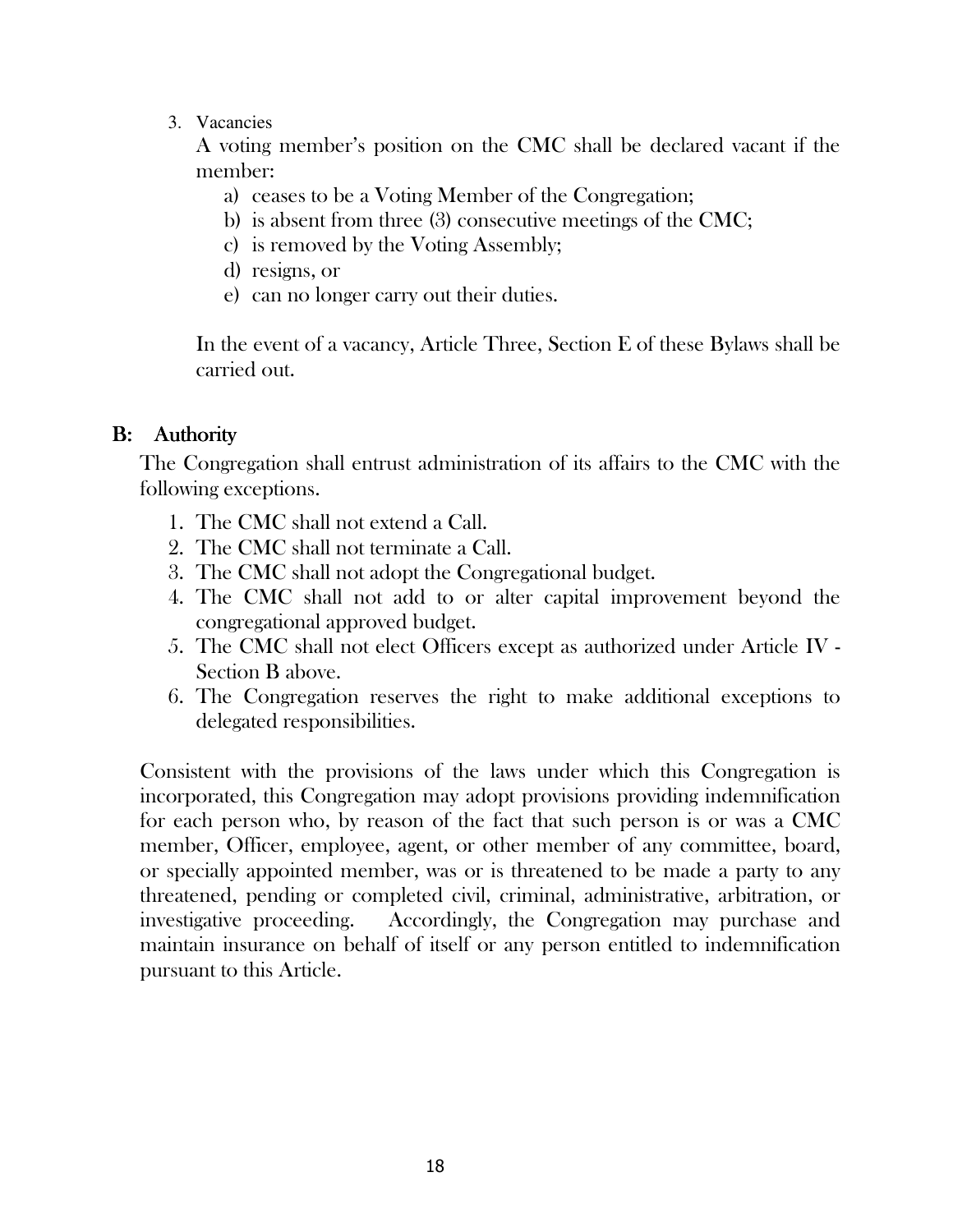### C: Meetings

- 1. The CMC may meet monthly and at other times deemed advisable.
- 2. Special meetings may be called by the President of the Congregation, Senior Pastor or by one-half (1/2) of the voting members of the CMC.
- 3. Minutes of all CMC meetings shall be maintained in a book, and remain the property of the Congregation.
- 4. CMC meetings shall be open to all Members of the Congregation and invitees, except to the extent the meeting is moved into Executive Session, whereupon only voting members of the CMC and invitees shall be in attendance.

#### D: Quorum Requirements

All CMC meetings properly called shall be valid and legal meetings, capable of conducting or transacting business, provided that least one-half (1/2) of the voting members of the CMC are in attendance.

#### E: Agendas

- 1. The President shall establish the agenda for CMC meetings in consultation with its voting members.
- 2. The CMC shall establish the agenda for all Sessions of the Voting Assembly.

#### F: Congregational Affairs

- 1. The CMC, as the coordinating body of all the Officers, Departments, Committees and special appointed personnel, shall receive from such persons substantive reports concerning their area of responsibility.
- 2. The CMC shall propose an annual Ministry Plan and implementing budget to the Voting Assembly for approval.
- 3. The CMC shall establish the guidelines for the employment of secretaries, bookkeeping, and business management personnel as proper administration of the Congregation may demand, through the formulation of a Policies and Practices Manual.
- 4. The CMC shall be responsible for the Congregation's compliance with the Constitution and Bylaws.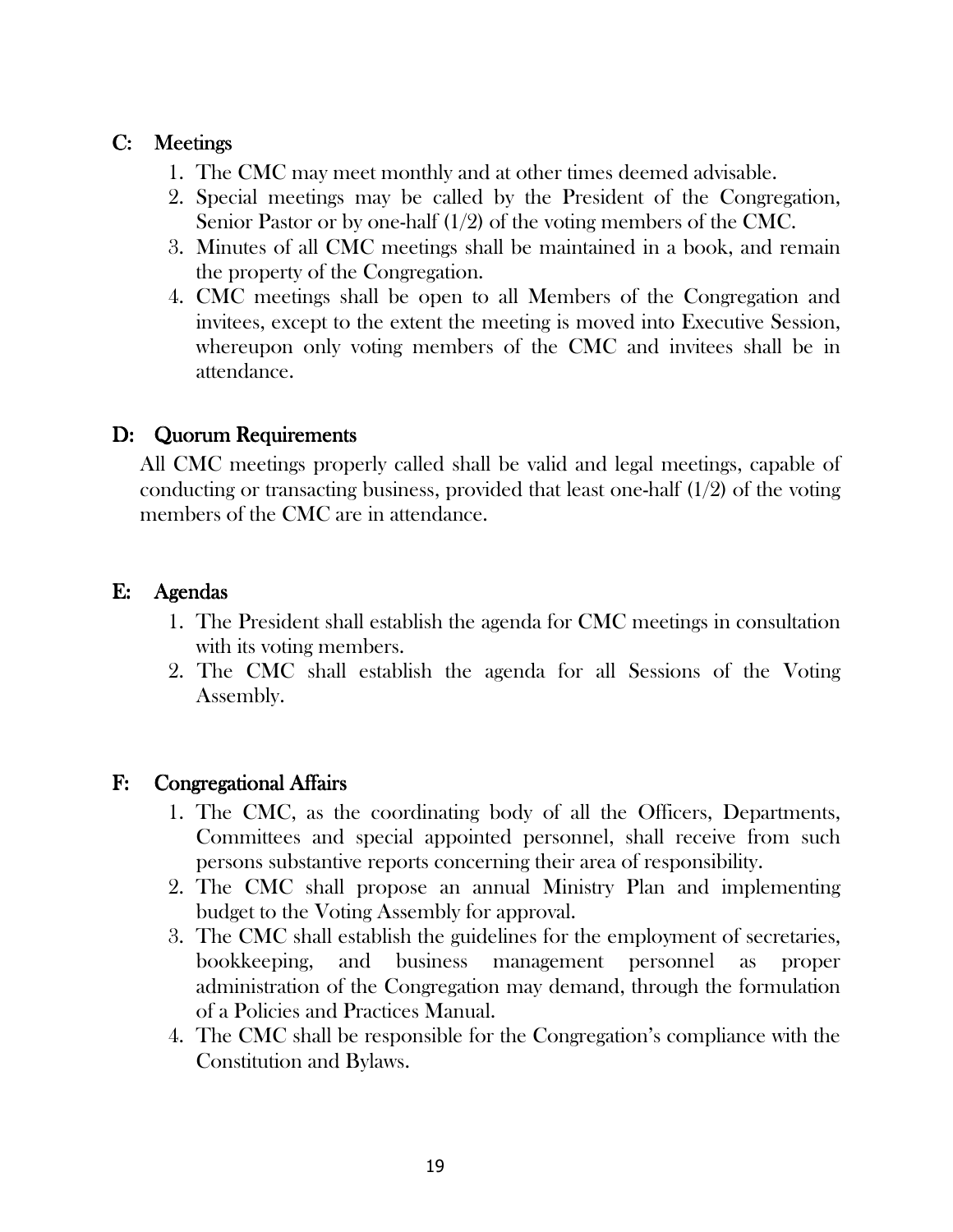- 5. The CMC shall be responsible for the Congregation's investments and its insurance program, specifically through the Office of the Treasurer.
- 6. The CMC shall ascertain that the financial affairs of the Congregation are being conducted efficiently, giving particular attention to the prompt payment of all obligations and to the regular forwarding of monies to missions.

### G: Appointments

The CMC shall approve appointments of the following, in accordance with Article Four of these Bylaws:

- 1. Members of Departments in consultation with the respective Chairman;
- 2. Members of any committees of the Departments in consultation with the respective Chairman;
- 3. Special Committees, as set forth in Article IV Section D and Article VIII – Section C herein; and
- 4. Special Appointed Personnel as stated in the Bylaws Article VIII Section D.

# ARTICLE SIX: DUTIES OF ADMINISTRATIVE OFFICERS

### A: General

The elected Officers shall be charged with the following general duties in addition to any other duties herein prescribed or provided for by reason of their membership in the governing bodies hereby created.

- 1. All elected officials shall:
	- a) Maintain a simplified informal record of activities to pass on to successors to use as a guideline, as well as notes which may be helpful in carrying out responsibilities of the office;
	- b) Update the formal Policies and Practices Manual as necessary;
	- c) Perform whatever additional duties the CMC or Congregation may prescribe, and such other duties applicable to the office as prescribed by the parliamentary authority and adopted by the Congregation; and
	- d) Make such reports as the Congregation and CMC direct.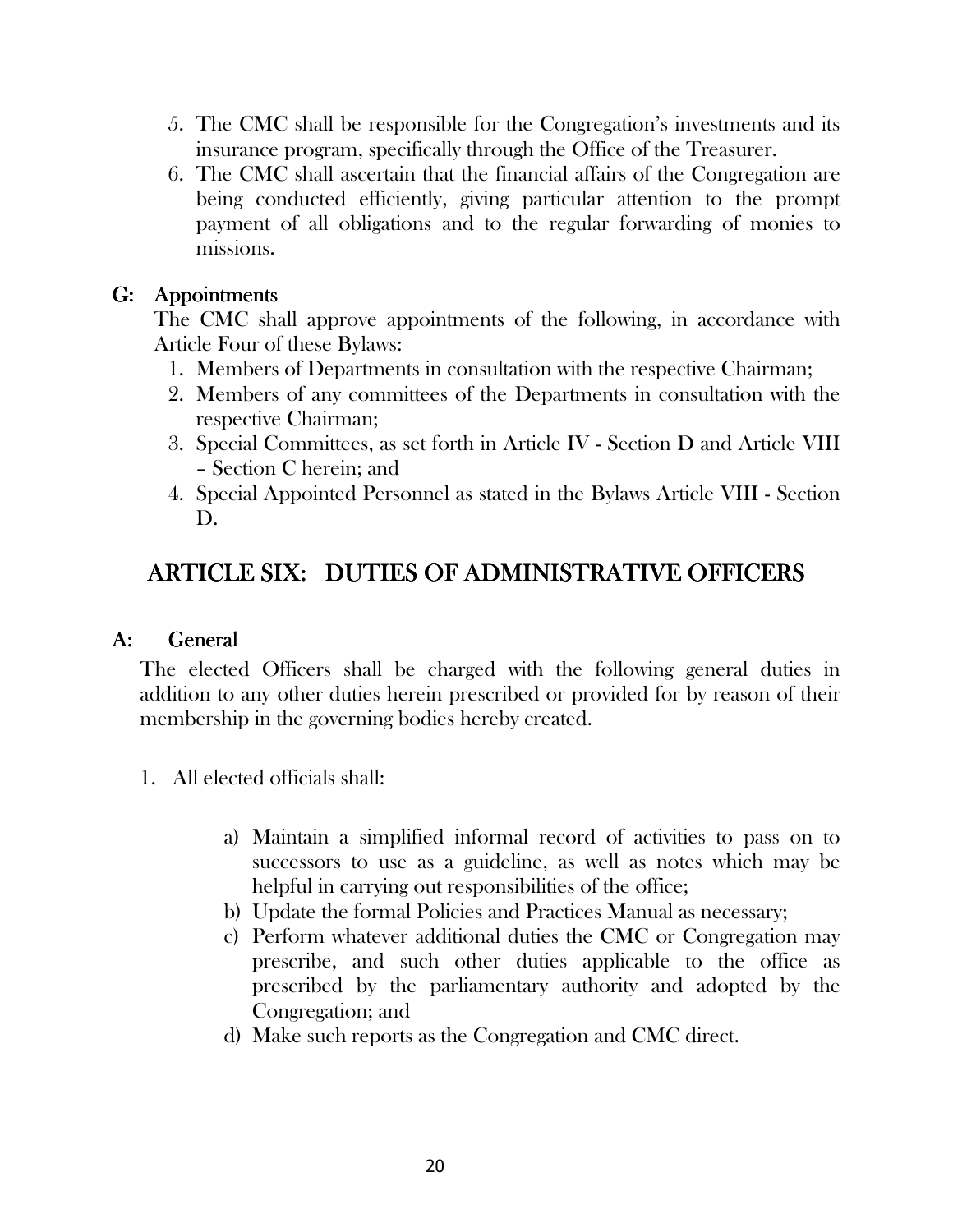- 2. The CMC may adopt such practices and policies which may provide descriptions of operational patterns, or the ongoing responsibilities of ministers, commissioned workers, employees, contracted workers, ministries, committees, or other units within the organizational structure of the Congregation consistent with these Bylaws. Policies and practices shall be enacted or amended by a majority vote of all voting members of the CMC. All approved policies and practices shall be organized into a Policies and Practices Manual, and its maintenance, distribution, and the coordination of any revision or modification shall be the responsibility of the Vice-President.
- 3. In addition, the CMC has the responsibility and the appropriate authority to evaluate the needs of the Congregation regarding paid staff, and to develop position descriptions and hire staff to meet those needs in accordance with the approved annual budget. Such position descriptions and the lines of accountability shall be set forth in the Policies and Practices Manual.

#### B: Individual Officers

The detailed duties of all administrative offices, including the offices of President, Vice-President, Congregation Secretary, Treasurer, and Chairman of Facilities and Properties, are set forth in the Policies and Practices Manual.

# ARTICLE SEVEN: DUTIES OF DEPARTMENTS OF MINISTRY

### A: General

All Departments of Ministry shall perform the general duties described in this section.

- 1. As elected representatives of the Congregation and members of the CMC, the Chairmen of the Departments of Ministry shall be bound by the qualifications and duties established in Article Four: Section A, and Article Six: Section A respectively, herein.
- 2. Each Department is to organize itself into such committees as determined necessary to provide policy guidance, planning, and resources to support the Ministry entrusted to it to achieve its ministerial goals.
- 3. The fundamental duties and responsibilities of the Departments are stated broadly in the Sections below, with further details set forth in the Policies and Practices Manual.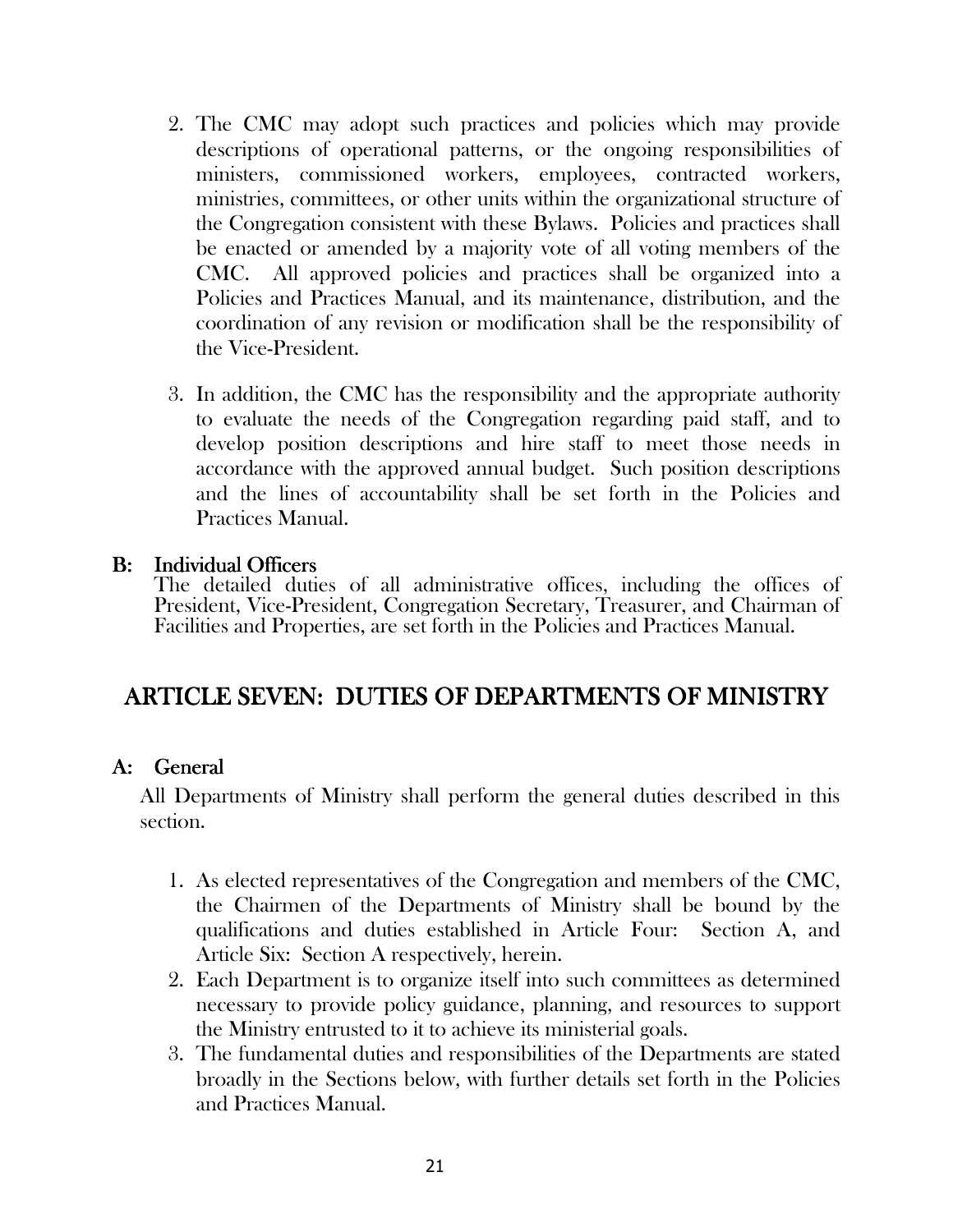- 4. Each Department shall assist the Senior Pastor in an annual performance review of the Ordained and/or Commissioned Workers it is partnered with, based on a pre-established written job description and goals. The Chairmen shall provide recommendations to the Congregation President regarding the performance review, continuing service, and salary, in accordance with detailed procedures set forth in the Policies and Practices Manual.
- 5. Hold regular meetings, and such special meetings as deemed necessary, and keep minutes of all meetings in a book provided by, and remaining property of, the Congregation.
- 6. Prepare written reports for the regular meetings of the CMC, and for presentation to the Voting Assembly as required by Article II of these Bylaws.
- 7. The Chairman of each Department of Ministry will meet regularly, but not less than quarterly, with any assistants and/or any functioning committees under their overview, to evaluate the methods, progress, and activities of the Department with the objective of improving its future performance.

### B: Individual Departments

The detailed duties of the several Departments of Ministry are set forth in the Policies and Practices Manual.

# ARTICLE EIGHT: DUTIES OF APPOINTEES

### A: General

All appointments shall meet the qualifications set forth in Article Four, Section A of these Bylaws, and be in accordance with Section D of said Article, with a minimum of three members. When a vacancy occurs during the term of a Standing Committee position such vacancies shall be dealt with in accordance with Bylaws Article Three, Section E.

Special Committees shall be created as necessary by the CMC, or the Congregation, and all members shall be dismissed upon completion of their assigned task.

### **B: Detailed Duties**

Detailed duties of all appointees are set forth in the Policies and Practices Manual.

### C: Structure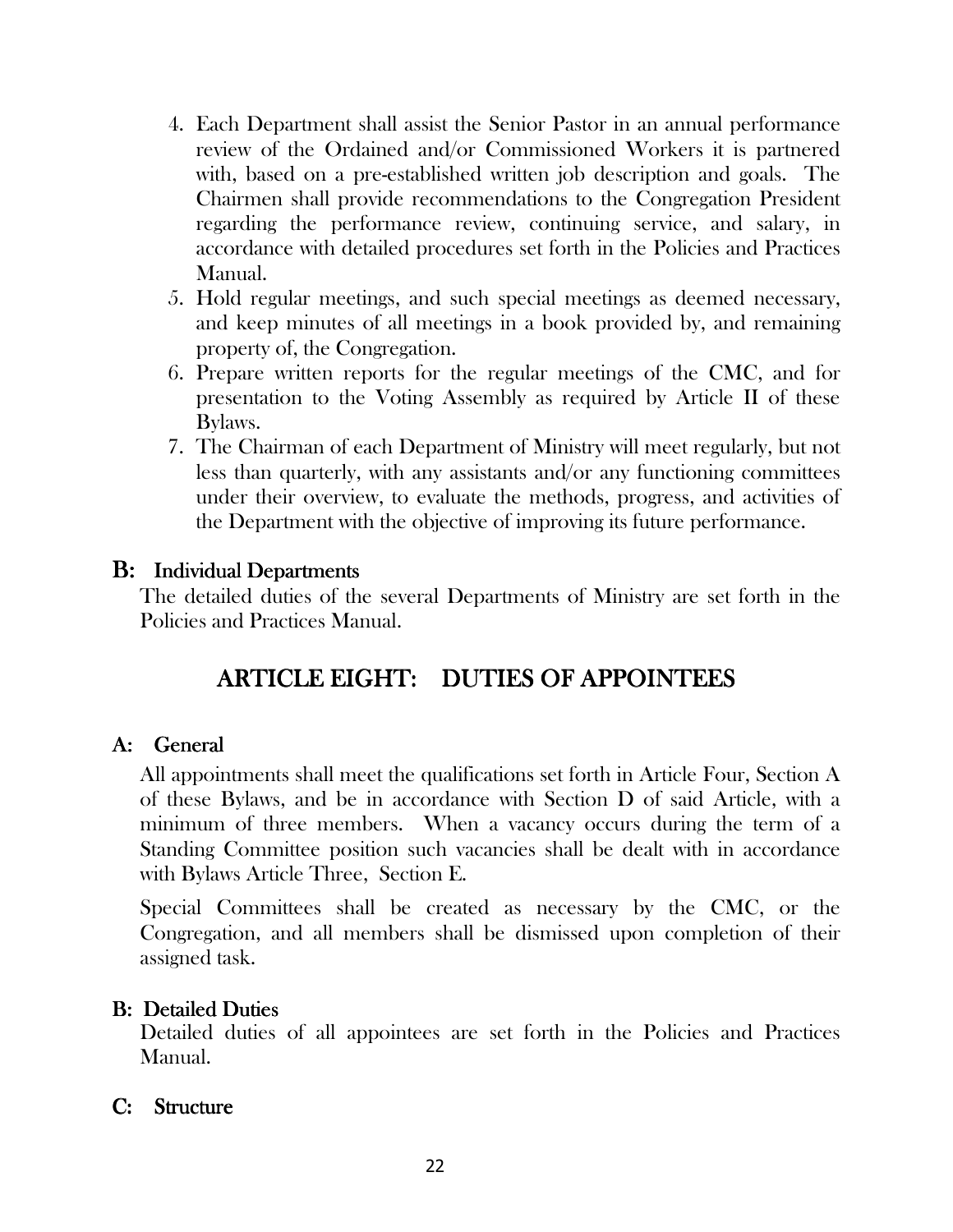Standing Committees, Special Committees, and other Appointed Officers shall include, but not be limited to the following:

Standing Committees Audit Committee Finance Committee Long Range Planning Committee Nominating Committee Tellers

Special Committees Call Committee Constitution Committee

Other Appointed Offices Financial Secretary LWML Representative Parliamentarian Public Relations Editor Synodical Representative

# ARTICLE NINE: ORDAINED & COMMISSIONED **WORKERS**

#### A: Structure

1. Office of the Senior Pastor

The Senior Pastor of the Congregation will serve as the head of the Ministry Staff, and will become a member of this Congregation upon receipt and acceptance of the Call documents.

2. Duties and Responsibilities

Consistent with the faith and practice of the LCMS, the Senior Pastor shall ensure that:

- a) The Word and Sacraments are preached, taught, and administered in accordance with Article Three of this Constitution;
- b) Public worship is conducted decently and in good order;
- c) Pastoral care is provided;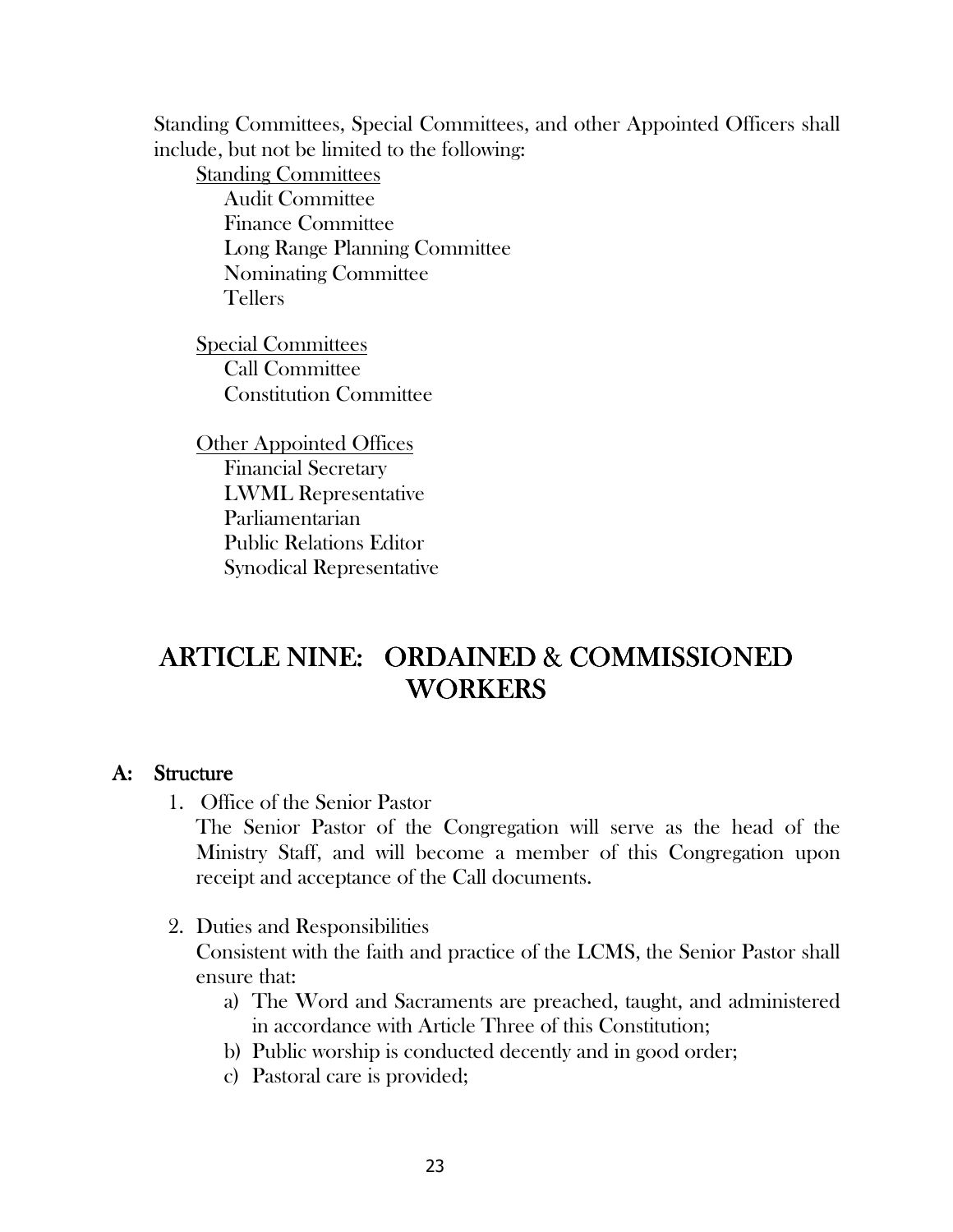- d) Provision is made for instruction, confirmation, marriage ceremonies, visits to the sick and distressed, and burial of the dead;
- e) Spiritual guidance is provided to all schools and organizations of this Congregation;
- f) Regularly elected Officers are installed;
- g) Efforts are made to extend the Kingdom of God in the community, nation, and abroad;
- h) Qualified persons are encouraged to prepare for the ministry of the Gospel;
- i) Accurate records are kept of all baptisms, confirmations, marriages, burials, communicants, members received, members dismissed, or members excluded;
- j) and that a summary of such statistics will be submitted annually to the Congregation.
- 3. Other Offices

The Congregation may create other ministry offices to facilitate the mission and ministry of the congregation.These offices, whether held by Ordained or Commissioned ministers of religion of the LCMS, shall report to the Senior Pastor as described in the Policies and Practices manual. Such offices shall be assigned their respective duties and responsibilities in job descriptions approved by the CMC in consultation with the Senior Pastor. These duties and responsibilities shall specifically relate to the duties and responsibilities of the Department of Ministry they will advise and assist by this office.

### B: Calling

- 1. All Called Workers, either Ordained or Commissioned, shall be Called in accordance with Article Five of this Constitution. Authority to issue a Divine Call shall be the sole responsibility of the Congregation. Only Ordained or Commissioned ministers of religion from the roster of The Lutheran Church-Missouri Synod may be issued a Divine Call.
- 2. A Diploma of Vocation shall be prepared by the Call Committee, which shall set forth the specific duties of the Pastor or Commissioned Worker, including the compensation and other matters pertaining to the service of the Call. The Call document shall be approved by the Congregation at the Voting Assembly deciding the issuance of the Call. A copy of this document shall be retained in the Congregation's records.